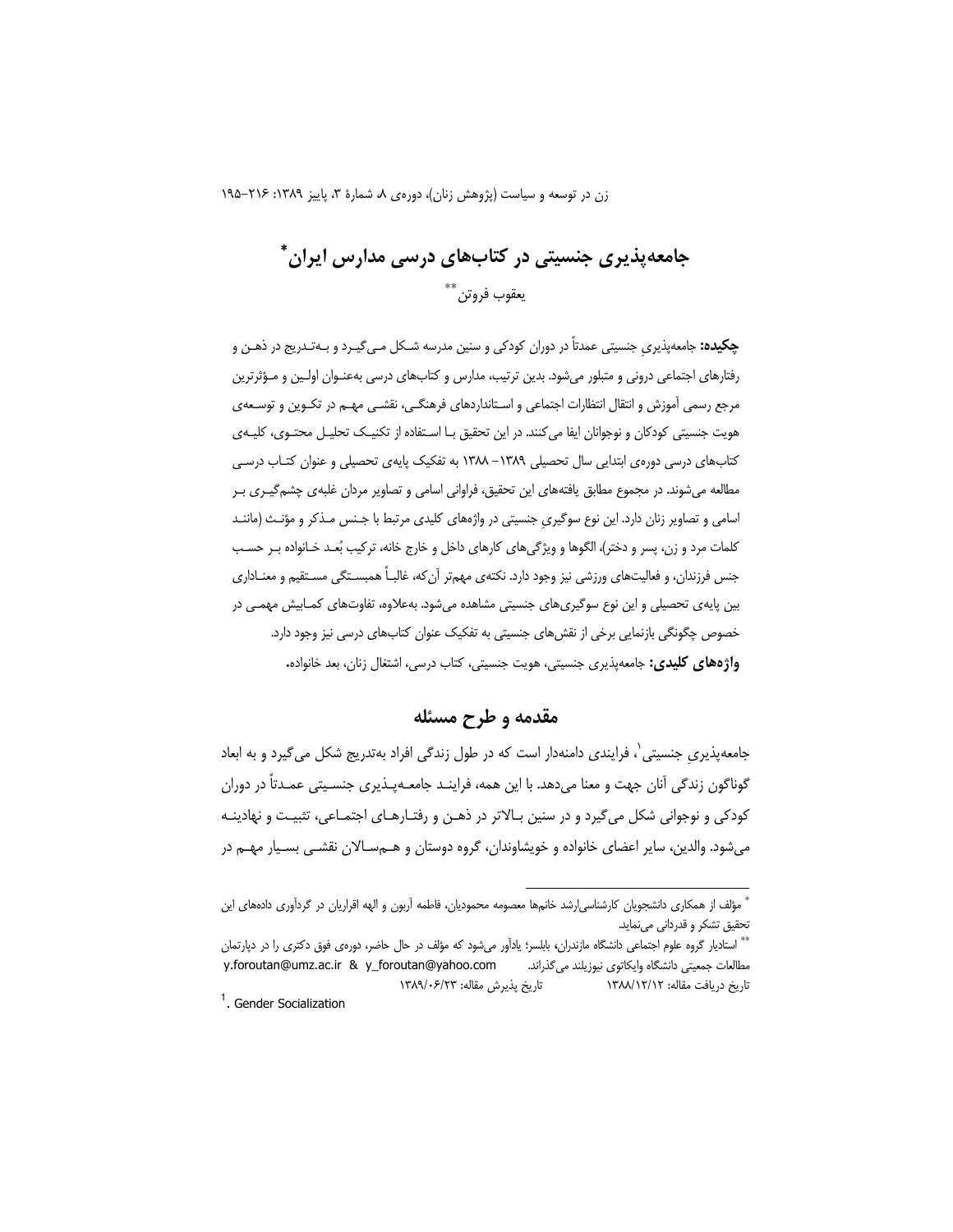جامعه پذیری نقش های جنسیتی ایفا می کنند. انسان ها حتی از همان سنین ابتدایی زنـدگی خـود نیـز پـاد می گیرند که هر یک از دو جنس مرد و زن، وظایف و نقش های متفاوت را بر عهده مـی گیرنـد. در واقــع بچهها حتی قبل از ورود به مدرسه الگوهای رفتاری متفاوتی را درپـارهی نقــش هـای جنسـیتی از طریــق برنامههای رادیو و تلویزیون، فیلمها، اسباببازیها، نوع و رنگ وسایل و لباس هایی کـه در اختیـار آن هـا قرار میگیرد (مثلاً رنگ صورتی برای دختر بچهها) یاد میگیرند و در بازیهای کودکانهی خود آن هـا را تمرين مي كنند (فريد، ١٩٨٢؛ گودن و گودن، ٢٠٠١) `. در عين حال، مدارس اولين و مؤثرترين جايگــاه و مرکزی تلقی مے شوند که بهطور رسمے در فرایند جامعه پذیری جنسیتی کودکان و نوجوانان عمل مے کنند.

بهطور كلي ضرورت و اهميت اين گونه مطالعات و تحقيقات ريشه در نقش كليدي كتابهاي درسي مدارس دارد که اولین منبع اصلی و رسمی در انتقال ارزش های جامعه به دانش آموزان (آربوتنوت <sup>۲</sup> ۱۹۸۴) و یک موتور محرکهی بسیار قدرتمند در فرایند جامعهپذیری نقش هـای جنسـیتی کودکـان و نوجوانـان محسوب مي شوند (بريتون و لاميكين، ١٩٧٧؛ بندر و لئون، ١٩٨٩؛ لـي و كـولينز، ٢٠٠٨) . بـدين ترتيب شناخت و آگاهی بچهها از انتظارات اجتماعی و استانداردهای فرهنگی جامعه نسبت بـه جنسـیت از سـن پایین شروع میشود و بهتدریج این انتظارات و استانداردها را در مـورد خودشـان نیـز بـه کـار مـی5پرنـد. بنابراین همان گونه که تایلور (۲۰۰۳) نیز خاطرنشان می سازد، باید این پرسش کلیدی را مطـرح کـرد کـه کتابهای درسی مدارس چه چیزهایی را در بارهی جنسیت بـه کودکـان و نوجوانـان مـا یـاد مـ ,دهنـد. گفتنی است که ضرورت طرح چنین پرسشی و انجام چنین تحقیقاتی در برخی کشورها از جمله کشور مـا بهمراتب بیشتر است زیرا نظام آموزشی چنین کشورهایی اساساً در یک چارچوب کتـاب،محـوری محـدود میشوند و به همین علت، کتابهای درسی مدارس نقشی بـهمراتـب مهـمتـر در فراینـد جامعـهپـذیری جنسیتی دانشآموزان ایفا می کنند. بهعلاوه، با توجه به تغییـرات گسـتردهای کـه در سـال۱های اخیـر در کتابهای درسی مدارس پدید آمده است (ایمانی و مظفر، ۱۳۸۳؛ افشــانی و همکــاران، ۱۳۸۸)، ضــرورت دارد که تحقیقات و مطالعات جدیدتر نیز در خصوص محتـوای کتـابـهـای درسـی از جملـه در زمینـهی چگونگی انعکاس هویت و نقشهای جنسیتی در این کتابها انجام شود.

<sup>&</sup>lt;sup>2</sup>. Fried: Gooden and Gooden

 $3.$  Arbuthnot

<sup>&</sup>lt;sup>4</sup>. Britton and Lumpkin; Bender and Leone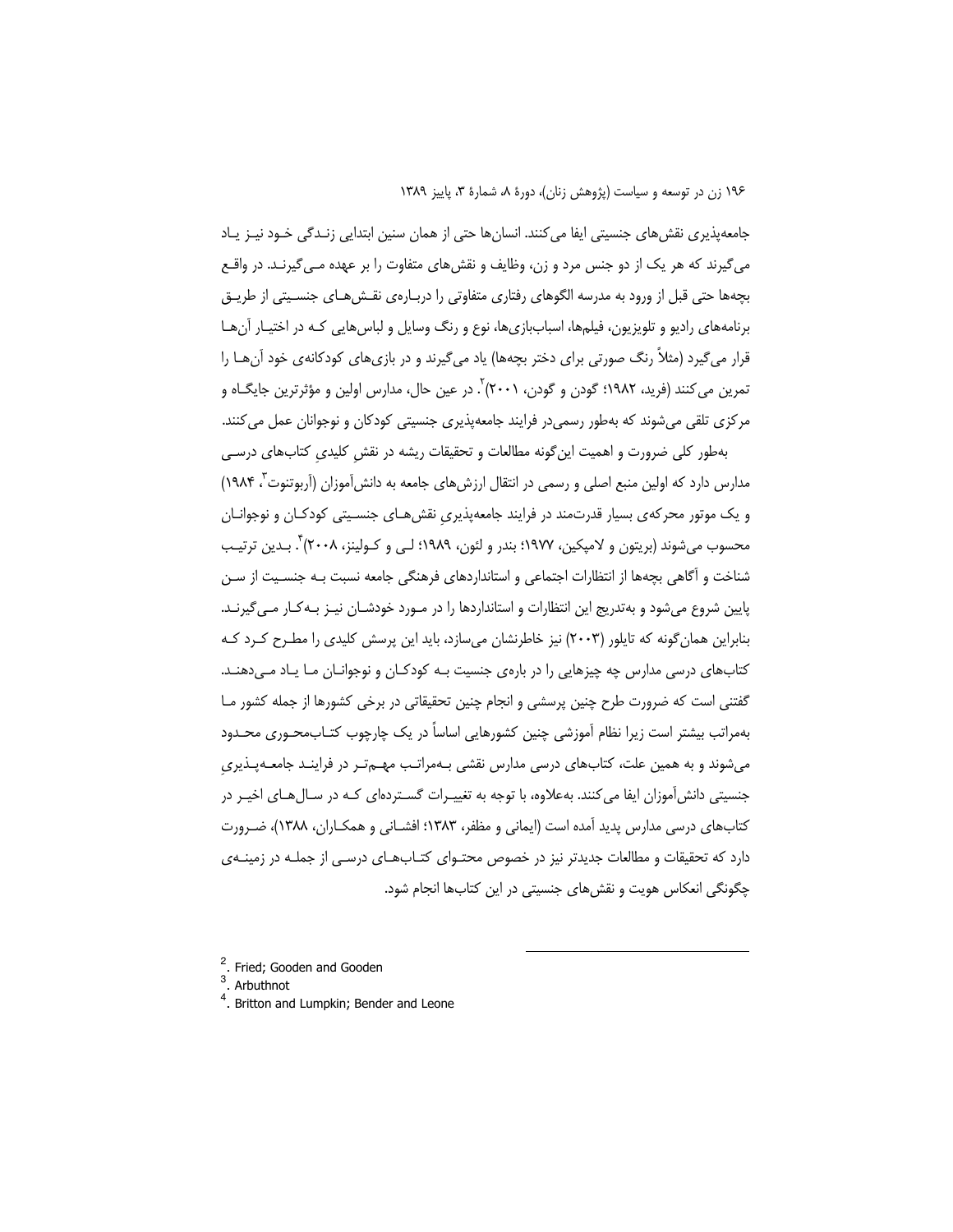#### جامعه پذیری جنسیتی در کتابهای درسی مدارس ایران ۱۹۷

در همین زمینه مطالعهی ادبیات تحقیق نشــان(هنــدهی چنــد الگــوی اساســی اسـت. اول آن کـه، مطالعــات انجامشده در بسیاری از نقاط مختلف جهان نشان میدهد که در کتابهای درسی، کلیشههای جنسیتی و تفکرات قالبی در خصوص نقش های جنسیتی به شکل های گوناگون و درجات مختلف انعکاس مـی.یابـد: زنـان عمـدتاً در قالب نقش های سنتی و انجام فعالیتهای خـانگی، امـا مـردان بیشــتر در قالـب نقــش هـای غیرســنتی و انجــام فعالیتهای خارج از خانه به تصویر کشیده شدهاند (ویتزمن و همکاران، ۱۹۷۲؛ کولینز و همکـاران، ۱۹۸۴؛ بلونـت، ۱۹۹۰؛ کراب و بیلاوسکی، ۱۹۹۴؛ سامسون، ۱۹۹۸؛ لوو و شرارد، ۱۹۹۹؛ چونگ، ۲۰۰۰؛ صداقت و زاهـد، ۱۳۷۴؛ يعقـوبي، ١٣٧۶؛ مجتهـدي، ١٣٨١؛ مقصـودي، ١٣٨٣؛ حجـازي، ١٣٨۵؛، رضـوي و نظرعلـي، ١٣٨۵؛ افشـاني و همکاران، ۱۳۸۸)°. ضمن آن که نهتنها تفاوتهای جنسیتی کتابهای درسی و منابع آموزشـی در سـطح مـدارس باقی نمانده، بلکه دامنهی آن به متون علمی سطوح عالی دانشگاهی و رشتههای علمی تخصصـی کشـیده شـده است. بهعنوان مثال می توان به تحقیقات الدر <sup>۶</sup> و هم کاران (۱۹۸۸) دربارهی کتابهای آموزشی رشتهی تخصص*بی* بیماریهای زنان، مطالعات واتکینس <sup>۷</sup> (۱۹۹۳) درباره یی یکی از معتبرترین مجلات بین|لمللی در حوزه ی تخصصی جمعیتشناسی تحت عنوان «دموگرافی» و تحقیقـات ســوگار^ و هــمکــاران (۲۰۰۲) دربــارهی منــابع مرجـع و مقالههای علمی مجلات رشتهی تخصصی پیریشناسی<sup>۹</sup> اشاره کرد. دوم آن که، تجزیه و تحلیل ادبیات تحقیق نشان میدهد که در سال های اخیر الگوهای مربوط به ارائهی نقش هـای جنسـیتی در کتـابـهـای درسـی در مقایسه با دورههای گذشته دستخوش تغییرات اساسی شده است (هیگینس<sup>۰٬</sup> و شـعارغفاری؛ گـودن و گـودن، ٢٠٠١؛ افشاني و هم كاران، ١٣٨٨). سوم آن كه، مطالعهي ادبيات تحقيق نشان مي دهد كه على رغم پيشرفتهاي قابل ملاحظه در راستای «بی طرفی جنسیتی»<sup>۱۰</sup> (وایتلی<sup>۱۲</sup>، ۱۹۹۶)، کلیشههای جنسیتی کماکان در کتـابـهـای درسي غلبه دارند (پيترسون و لاچ"، ١٩٩٠؛ کورتنهاس و دمارسـت<sup>٢،</sup> ١٩٩٣؛ اونـس و داويـس، ٢٠٠٠؛ صـادقي

9 Gerontology

- $11$ Gender fairness
- $12$ Whiteley
- $13$ Peterson and Lach
- <sup>14</sup>. Kortenhaus and Demarest

<sup>&</sup>lt;sup>5</sup>. Weitzman; Blount; Crabb and Bielawski; Samson; Low and Sherrard; Chung

 $6$ . Elder

<sup>.</sup> Watkins

<sup>8</sup> . Sugar

 $10$ Higgins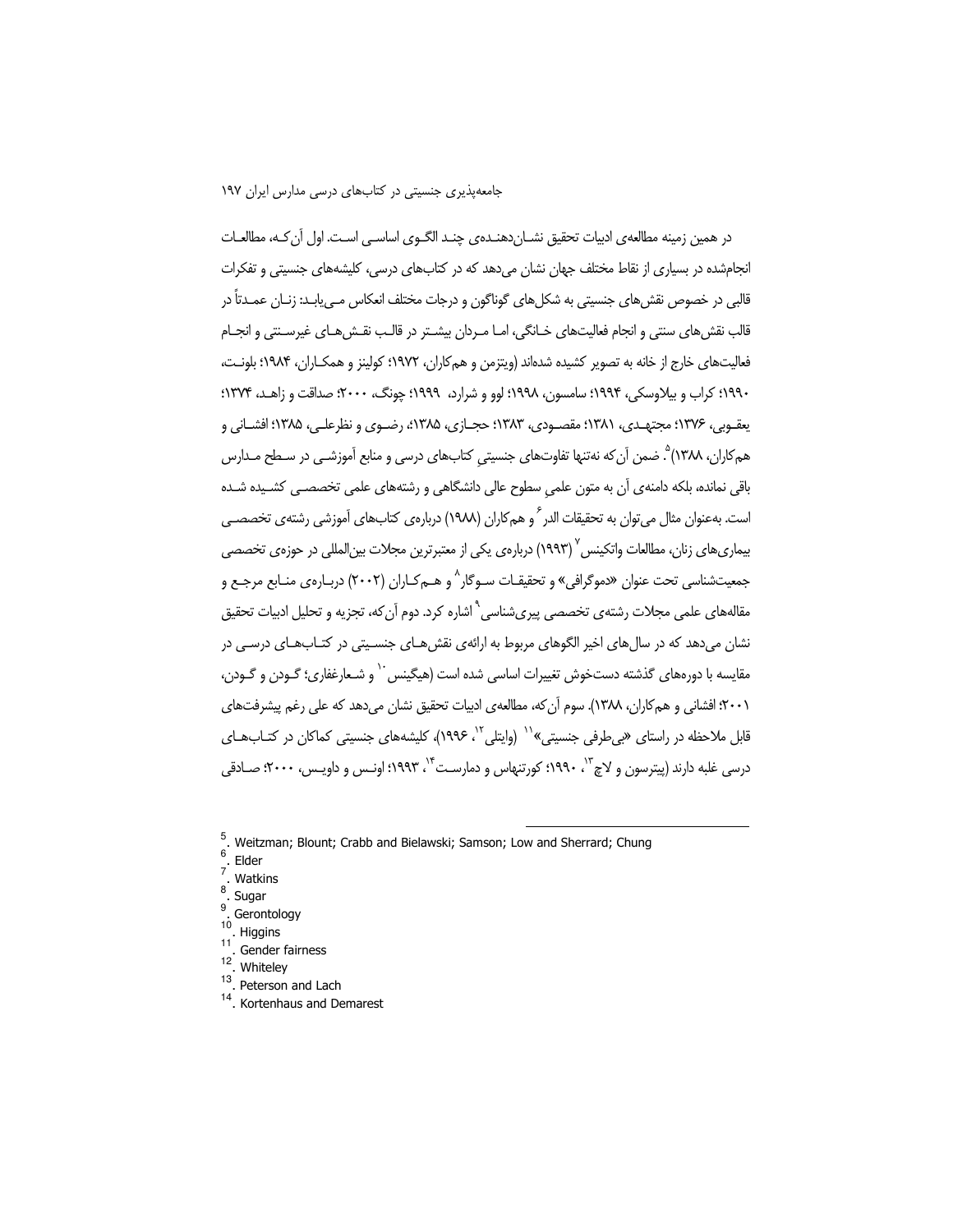جعفري، ١٣٨٧؛ كه آندرسون و هميلتون ١<sup>٥</sup> (٢٠٠۵) آن را در قالب اصطلاح «يدر نامرئي» <sup>١۶</sup> و لي و كـولينز (٢٠٠٨) آنرا «پدیدهی تقدم مرد» یا پدیدهی «اول، مرد»)<sup>۱۷</sup> معرفی کردهاند.

بر همین اساس، هدف اساسی و محوری در ایـن تحقیـق ایـن اسـت کـه بـا اسـتفاده از جدیـدترین کتابهای درسی مدارس، یافتههای جدیدتر و مفصل تری را در راستای پاسخ گویی به پرسش کلیدی این تحقیق ارائه نماید که «کتابهای درسی مدارس چه چیزهایی را دربارهی جنسیت به کودکان و نوجوانان یاد میدهند؟» بدین ترتیب این تحقیق در نظر دارد تا با ارائهی نتـایج جدیـدتر و تفصـیلیتـر، زمینـهای مناسب برای مقایسه با یافتههای تحقیقات پیشین در این حوزهی مطالعاتی نیز فراهم آورد. علاوه بر این، همچنان که در بخش مبانی نظری تحقیق بحث میشود، کتابهـای بچـههـا در سـنین دبسـتان نقشـی تعیین کنندهتر در تکوین و شکل گیری شخصیت و هویت بهویژه هویت جنسـیتی آنــان دارنــد. بــه همـین دلیل این تحقیق قصد دارد تا بهطور مشخص، نقش و جایگـاه کتـابـهـای درسـی دورهی ابتـدایی را در فرايند جامعهپذيري جنسيتي بچهها مطالعه كند.

با این همه (در مقایسه با تحقیقات پیشین) در این تحقیق کلیه ی کتابهای درسـی دوره ی ابتــدایی –دورهای که قاعدهی هرم دورههای تحصیل تلقی می شود– به تفکیـک هـر یـک از پایـههـای تحصـیلی و همچنین بر حسب هر یک از عناوین کتابهای درسی تجزیه و تحلیل خواهـد شـد زیـرا یکـی دیگـر از اهداف این تحقیق این است که روند تغییرات و تحولات مربوط به چگونگی بازنمایی الگوهای مربوط بـه نقش های جنسیتی را بر حسب پایهی تحصیلی و عنوان کتاب درسی شناسایی و ارائه نماید.

## مبانی نظری

از دیدگاه صاحب:نظران تئوری جامعهپذیری جنسیتی (ریچاردسون<sup>۱۸</sup> ۱۹۷۷، اونس و داویس ۲۰۰۰، تایلور ٢٠٠٣)، جنسیت یک عنصر اساسی محسوب میشود که نهتنها از طریق آن ما انسانها جهان اجتماعی و جایگاه خود را در آن درک می کنیم، بلکه در شکل گیری احساسات و افکار و رفتارها و کنش هـای مـا بـا همدیگر، از زمان ولادت تا مرگ، نیز نقش کلیدی ایفا می کند. انسان ها از همان کودکی یاد می گیرند که

- <sup>15</sup>. Anderson and Hamilton
- 16 The invisible father
- <sup>17</sup>. The male-first phenomenon
- $18$ . Richardson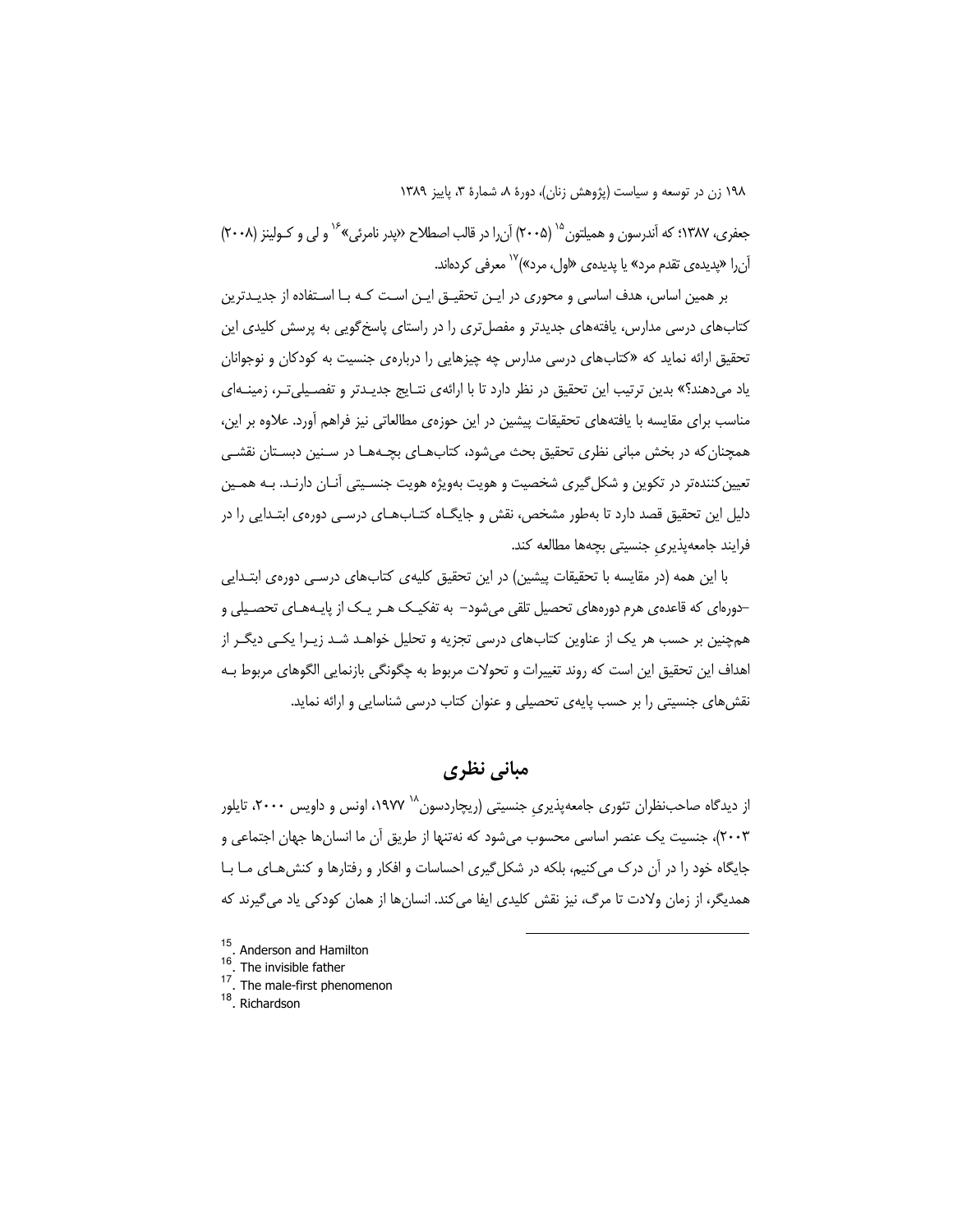جامعه انتظارات و استانداردهای متفاوتی از دختر بچهها و پسربچهها دارد. تایلور (۲۰۰۳)، این انتظـارات و استانداردهای متفاوت را اصطلاحاً «کدهای جنسیتی»<sup>۹۹</sup> میiامد و معتقد اسـت کـه در واقـع، ایـدئولوژی جنسیتی جامعه از طریق همین کدهای جنسیتی (یعنبی مجموعـهای مـنظم از علائـم و نشـانههـا) درونـی می شود. به عقیده یصاحب:نظران این تئوری، مدارس –بهعنوان مراکز رسمی آموزش کودکان و نوجوانــان– نقشی تعیین کننده در جامعهپذیری آنها ایفا می کنند. در واقع، مدارس یک تجربهی اجتماعی هستند کـه در آنها نگرشها و ارزشهای اجتماعی منتقل میشوند و کتابهای درسی بهطور عام از مهمتـرین ابزارهـایی هستند که این کار انتقال را بر عهده دارند و بهطور خاص نیز یک مکانیســم فرهنگــی مهــم بــرای أمــوزش نقشهای جنسیتی به بچهها محسوب میشوند. بهعلاوه، در تئوری کنش متقابل نمادی نیز بر نقش کلیـدی جنسیت در شکل گیری شناخت و کنشهای متقابل انسانها با همدیگر تأکید شده است.

جورج هربرت مید<sup>۲۰</sup> (۱۹۳۴)، یکی از صاحب:نظران شاخص این تئوری، معتقد اسـت کـه بچـههـا از طریق زبان و کنش متقابل به یک «خود اجتماعی»<sup>۲۱</sup> دست می یابنـد. در واقـع، زبـان ماننـد مکانیسـمی است که انسانها به کمک آن قادر میشوند جهـان پیرامـون خـود را درک کننـد (سـاپیر، ۱۹۲۹؛ وورف، ۱۹۵۶) ۲۰. بنابراین با توجه به نقشی که زبان در فهم واقعیات موجود دارد، باید دید که بچهها از زمانی که خواندن را یاد می گیرند، باید چه چیزهایی درباره ی جنسیت بیاموزنـد. بـه عقیـده ی صـاحب:نـظران ایـن تئوری، از سنین ۴ تا ۷ سالگی آگاهی و شناخت بچهها از جنسیت بهعنوان یک عنصـر اساسـی «خـود» شروع میشود و کتابهای کودکان نقشی بسیار مهم در شکل گیری این شناخت ایفا می کننـد. در واقـع، مطابق این تئوری، کتابهای بچهها یک جهان کوچکی از فرهنگ جامعه را ارائه می دهد که بچـههـا از طریق أن با ارزشها و اعتقادات جامعه از جمله در خصوص نقشهای جنسیتی أگاهی می یابند.

بدین ترتیب وقتی بچهها یاد می گیرند که چگونه بخوانند، با زوایـای مختلـف فرهنـگ جامعـه نیـز اَشـنا میشوند. بنابراین از دیدگاه این صاحبنظران، یادگیری خواندن بخشی از فرایند جامعهپذیری و مکانیسمی مهم محسوب می شود که از طریق آن فرهنگ جامعه از نسلی به نسل دیگر منتقل مـی شــود (میـد، ۱۹۳۴؛ بــم''،

- 19 Gender codes 20 G. H. Mead  $21$ . Social self
- <sup>22</sup>. Sapir; Whorf
- $23$ . Bem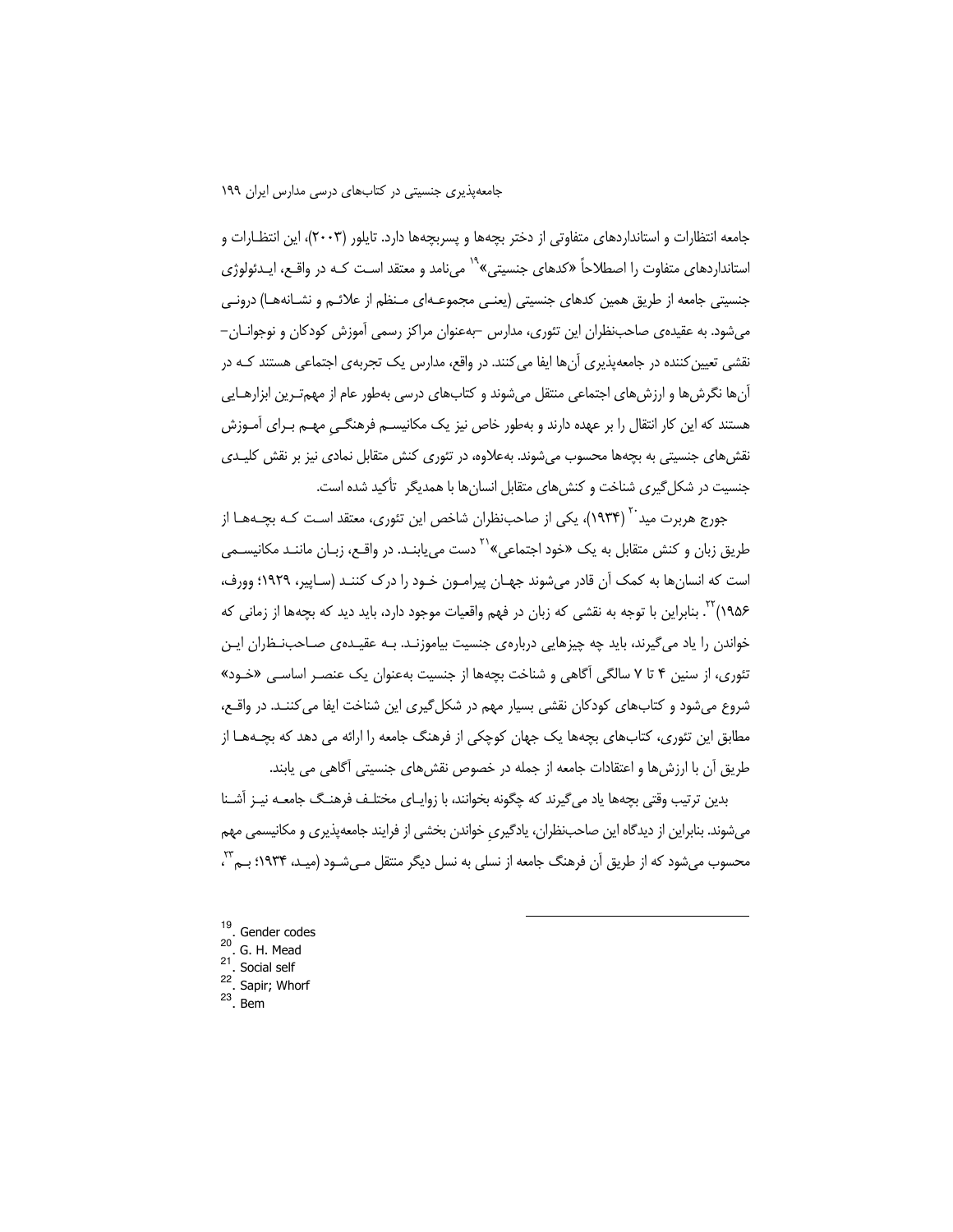۱۹۸۱؛ تایلور، ۲۰۰۳). در تئوری «مدل (یا طرحواره) جنسیتی» <sup>۲۴</sup> نیز تأکید می شود که بسیاری از ویژگی هـایی که به زنان و مردان نسبت داده می شوند، ریشه ی زیستشناختی ندارند و اکتسابی هستند. مطابق این تئـوری، بحههای کم سن و سال یک حس و درک از مردانگی (مرد بودن) و زنانگی (زن بودن) را در درون خود ایجـاد می کنند که مبتنی بر مجموعهای از کلیشههای سنتی و تفکرات قالبی دربارهی نقش های جنسیتی اسـت و در زندگی آینده، اندیشه و رفتار خودشان را نیز بر همین اساس تنظیم و هـدایت مـی کننـد (بـم، ۱۹۸۴؛ ایگلـی و وود<sup>۲۵</sup> ٬۱۹۹۹). در این میان، کتابهای بچهها نیز می¤واننـد یـک منبـع مهـم در ایجـاد چنـین حـس و درک جنسیتی باشند که در این صورت، در نهایت منجر می شود که حتی رفتار بچهها نیز مبتنــی بــر مجموعــهای از تفکرات قالبی و سنتی دربارهی نقش های جنسیتی باشد (جونز، ۱۹۸۱؛ فوکس، ۱۹۹۳؛ ناراهارا، ۱۹۹۸) ً<sup>77</sup>.

علاوه بر این، از دیدگاه صاحب:نظران معاصر تئوری جنسیت<sup>۲۷</sup> (ماسی و همکاران، ۱۹۹۳؛ حکـیم، ۱۹۹۶؛ ریلی، ۱۹۹۸؛ آنکر، ۱۹۹۸؛ ریلی و مک کارتی، ۲۰۰۳)<sup>۲۸</sup>، نظام آموزشی یک جامعه نقش اصلی را در تعریـف و تفکیک نقش های جنسیتی بر عهده دارد. مطابق ایـن تئـوری، امـروز تفـاوت دو مفهـوم جـنس و جنسـیت<sup>۲۹</sup> دامنهای گستردهتر را در بر می گیرد. بهعقیدهی این صاحب:نظران، در تعاریف کلاسـیک مفهـوم «جـنس» بـر جنبههای بیولوژیک و جسمانی تفاوتهای مرد و زن (مانند کروموزومها، هورمونهـا و خصوصـیات ثانویــهی جنسی)، و مفهوم «جنسیت» بر ابعاد فرهنگی و اجتماعی مرتبط با تفاوتهای بین مردان و زنـان دلالـت دارد. در حالی که امروز از دیدگاه صاحبنظران این تئوری، نکتهی بهمراتب مهمتر این است که اساساً چگونه چنـین تفاوتهایی در جامعه شکل میگیرند و سازمان دهی میشوند. این صاحبنظران استدلال می کنند که مدارس و متون درسی نقش کلیدی در شکل گیری و سازمانِ دهی این تفاوتهای جنسیتی ایفا می کنند. بر همین اساس، چارچوب تئوریک این تحقیق مبتنی بر این واقعیت است که نقش هـای جنسـیتی اساسـاً نــوعی ویژگــیهـای اکتسابی و محقق (و نه ویژگیهای ذاتی و محول) هستند که مطابق استانداردها و انتظارات فرهنگ جامعـه و بر اساس فرایندی که اصطلاحاً «جامعهپذیری نقشهای جنسیتی» نامیده می شود شکل مـی¢یرنـد، تکامـل می یابند و نهادینه می شوند. این جامعه پذیری نقش های جنسیتی بیش از هر زمان دیگری در دوران کـودکی و

- <sup>24</sup>. The gender schema theory
- 25 Eagly and Wood
- $26\,$ . Fox; Narahara
- $27$ . The gender theory
- $28$ Massey et al; Anker; Riley and McCarthy
- <sup>29</sup>. Sex and Gender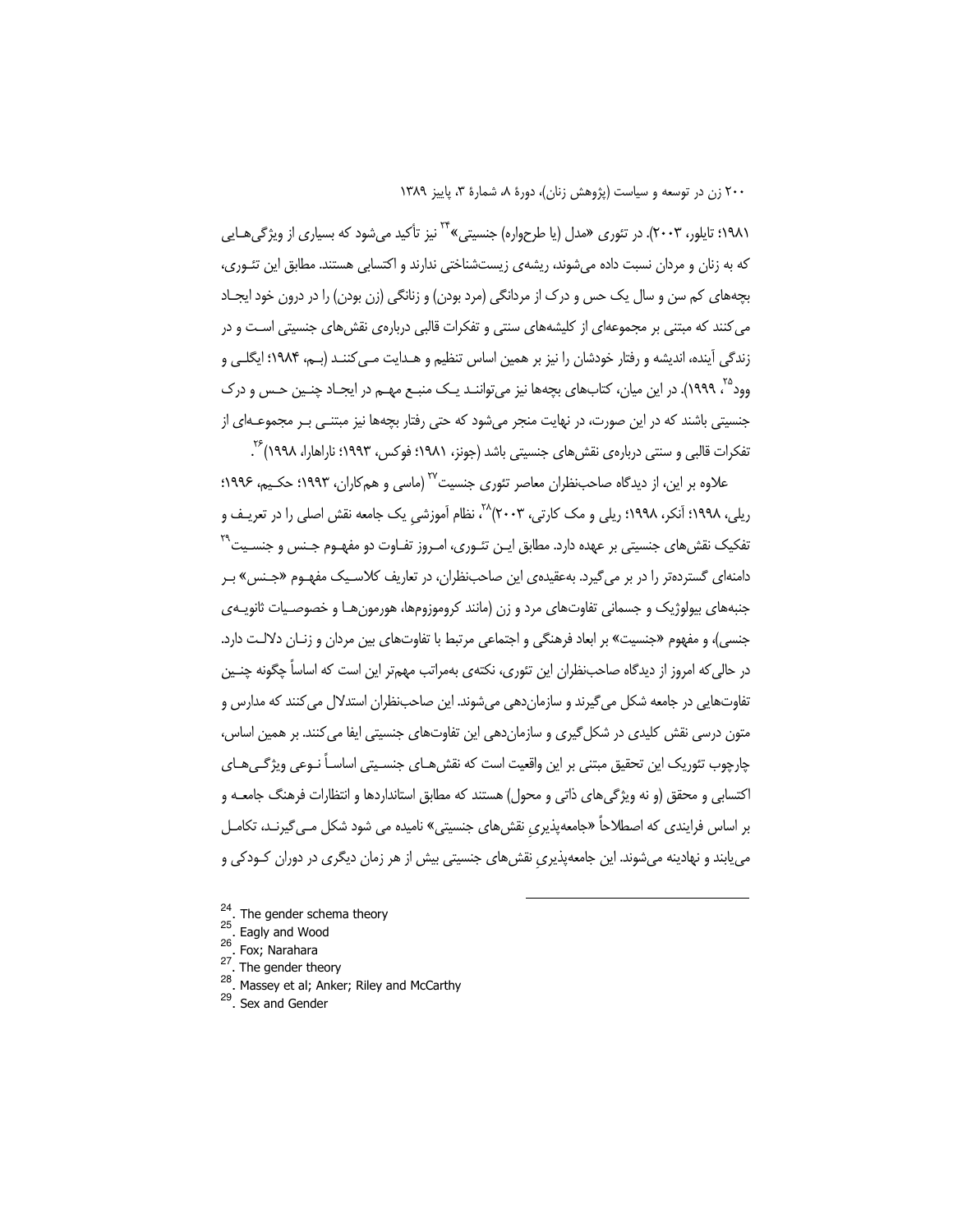سنین مدرسه شکل می گیرد و به همین دلیل، کتابهای درسی مدارس نقشی منحصربه فرد در درونی کـردن استانداردهای فرهنگی و جامعهپذیری نقشهای جنسیتی کودکان و نوجوانان ایفا می کنند.

## روش تحقيق

معمولاً در تحقیقاتی که هدف آن مطالعه و تجزیه و تحلیل کمّی منابع و دادههای کیفی، به ویژه منابع مکتوب و تصویری (مثل کتابهای درسی)، است شیوهی متداول تحقیق اسـتفاده از تکنیـک تحلیـل محتـوی اسـت (برگ<sup>۲۰</sup>، ۲۰۰۱): تایلور، ۲۰۰۳). بر همین اساس در این تحقیق نیز از تکنیک تحلیل محتوی استفاده شده است.

ج*امعهی آماری و نمونهی تحقیق:* جامعهی آماری این تحقیق را کلیهی کتابهای درسی دورهی ابتـدایی تشکیل می دهند که در سال تحصیلی ۱۳۸۹– ۱۳۸۸ در مدارس ایران تدریس می شدند و در مجمـوع، شـامل ۳۶ جلد کتاب درسی در کلیهی پایههای تحصیلی دورهی ابتدایی (از اول تا پنجم دبستان) میشود. با توجه بـه این که در این تحقیق کلیه ی کتابهای درسی در دورهی ابتدایی مطالعه می شـوند، بنـابراین حجــم جامعــه ی آماري و نمونهي تحقيق يكسان است. در اين تحقيق، كتابهـاي فارسـي (بخـوانيم) و فارسـي (بنويسـيم) و همچنین کتابهای هدیههای آسمانی و کتاب کار هدیههای آسمانی با هم ترکیب شـده اسـت و از آنهـا بـه ترتیب تحت عنوان کتاب «فارسی» و کتاب «هدیههای آسمانی» نام برده می شود.

و*احدهای مورد تحلیل:* مهمترین واحدهای مورد مطالعه و تحلیل در این تحقیق و اجزای هر یـک از ایـن واحدها عبارتند از: واحد عنوان (كتابهاي درسي ۵ پايهي دبسـتان در سـال تحصـيلي ۱۳۸۹– ۱۳۸۸)، واحـد تحلیل (واحد عنوان برحسب هر پایه ی تحصیلی و به تفکیک هر کتاب درسی)، واحد متن (هر یـک از دروس مطرحشده در یک واحد مورد تحلیل مثلاً درس بچههای طبیعت در کتاب هدیـههـای آســمانی پایـهی سـوم دبستان)، واحد ثبت (عناصر داخل یک متن شامل کلمهها و عکسها)، واحد شمارش (تعداد اسامی و عکسها در یک واحد متن)، واحد تحلیل (جنسیت، که شامل مذکر و مونث بودن اسامی و شخصیتها میشود).

ا*بزار و شیوهی گردآوری دادههای تحقیق:* مطابق شیوهی معمول در تحلیل محتوی، برای گردآوری دادههای مورد نیاز در این تحقیق پس از یک مطالعهی مقدماتی، مهمترین مقولـههـای کلـی مبتنـی بـر اهداف و سؤالات تحقیق در قالب یک پرسش نامهی معکوس تهیـه و تنظـیم گردیـد. سـیس، گـردآوری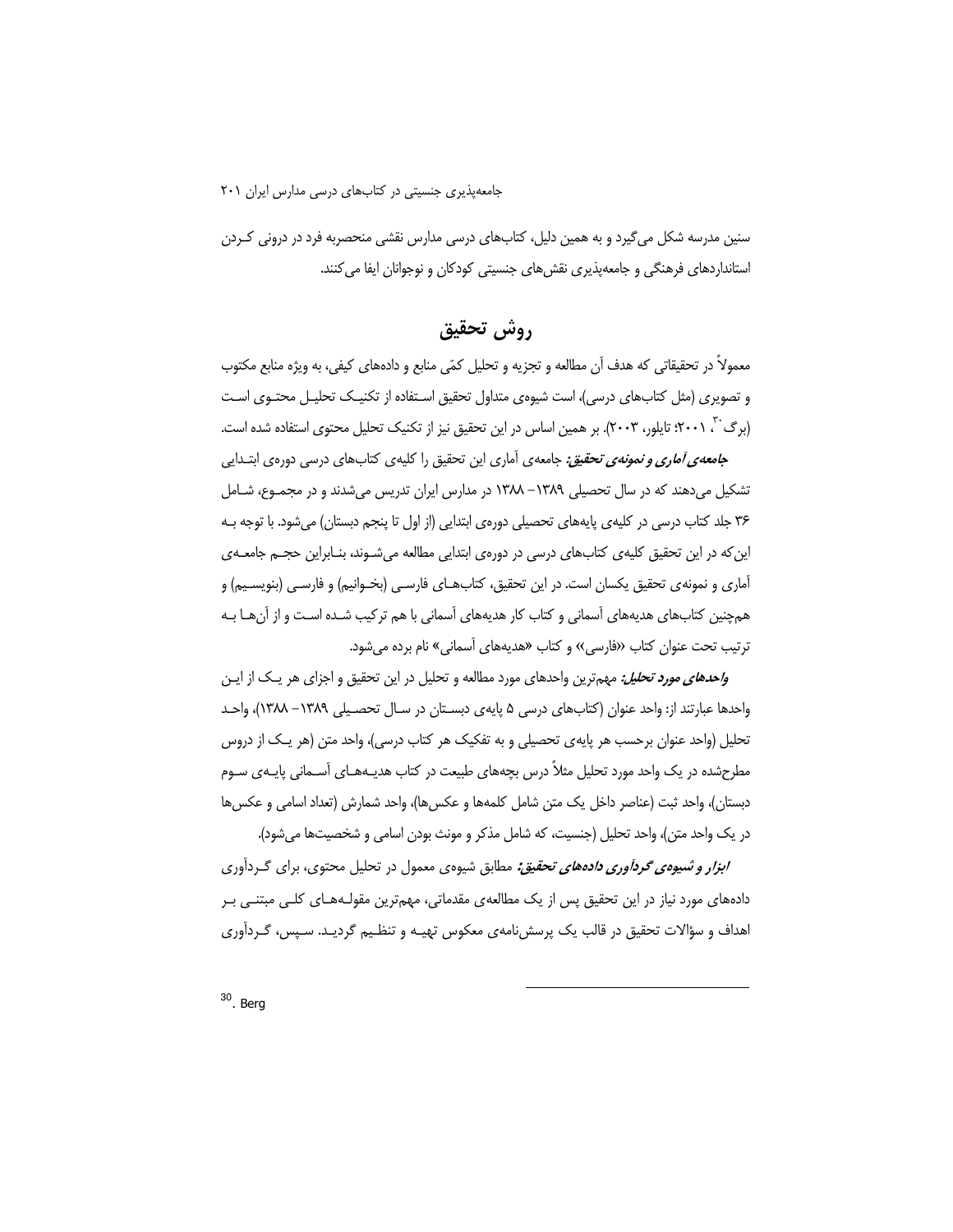دادههای مورد نیاز تحقیق در چارچوب این مقولههای کلی انجام گرفت. بـا توجـه بـه ایـن واقعیـت کـه عکسها و تصاویر کتابهای درسی نهتنها پیامی روشن تر و تأثیری ماندگارتر بر ذهن دانـش|مـوزان دارنـد، بلکه بهطور نسبی کمتر از تفسیر و تعبیرهای شخصی محقق نیز متأثر هستند، تلاش شده است تا در هنگLم گردآوری دادههای مورد نیاز این تحقیــق، بیشــتر از عکــس۵مـا و تصــاویر کتــابـهـای درسـی در مطالعــهی چگونگی بازنمایی نقشهای جنسیتی استفاده شود.

## يافتههاي تحقيق

## جنسیت و اسامی افراد در کتابهای درسی

یکی از مؤلفههایی که بهروشنی ابعاد جنسیتی را بازنمایی می کند، میـزان اسـتفاده از هـر کـدام از اسـامی مردانه و زنانه در کتابهای درسی است. مطابق یافتههای این تحقیق، کتابهای درسی از این منظر به تعییـر سوگار و همکاران (۲۰۰۲) و ساندرلاند و همکاران (۲۰۰۱)، یـک «سـوگیـری جنسـیتی»<sup>۳۱</sup> کـاملاً نمایـان را منعکس می کند زیرا بخش بسیار زیادی از اسامی افراد در کتابهای درسـی را اسـامی مردانــه و تنهـا بخـش ناچیزی از آنها را اسامی زنانه تشکیل میدهند. یافتههای این تحقیق در جدول شماره ۱ نشان مـی دهــد کـه فقط یک چهارم از اسامی افراد در کتابها اسامی زنانه و سهچهارم باقی مانده، اسامی مردانه هستند.

نکتهی دیگر این که مطابق یافتههای این تحقیق، این سوگیری جنسیتی در به کارگیری اسامی اف راد در کتابهای درسی بهطور معنادار تابعی از پایههای تحصیلی است. در واقع، یک رابطهی معکـوس بـین میزان سوگیری جنسیتی در به کارگیری اسامی افراد و پایههای تحصیلی وجـود دارد بـدین معنـا کـه بـه موازات افزایش پایههای تحصیلی، تفاوت جنسیتی اسامی بهطور چشم گیر افزایش می یابد. بهعنوان مثال؛ در کتابهای درسی پایهی اول نوعی تساوی جنسیتی در اسـتفاده از اسـامی افـراد بـه چشـم مـیخـورد بهطوری که تقریباً نیمی از اسامی مردانه و نیم دیگر آن زنانه است. در حالی که در کتابهای پایهی دوم، سوگیری جنسیتی در به کارگیری اسامی ظاهر و پس از آن یک روند کمابیش تصاعدی در پایههای بالاتر دنبال میشود بهطوری که در پایهی پنجم به نقطهی اوج میرسد. در واقع، تقریباً ۹۰ درصد اسـامی افـراد در کتابهای درسی پایهی پنجم، مردانه و تنها ۱۰ درصد باقی ماندهی آن را اسامی زنانه تشکیل می دهند.

<sup>31</sup>. Gender bias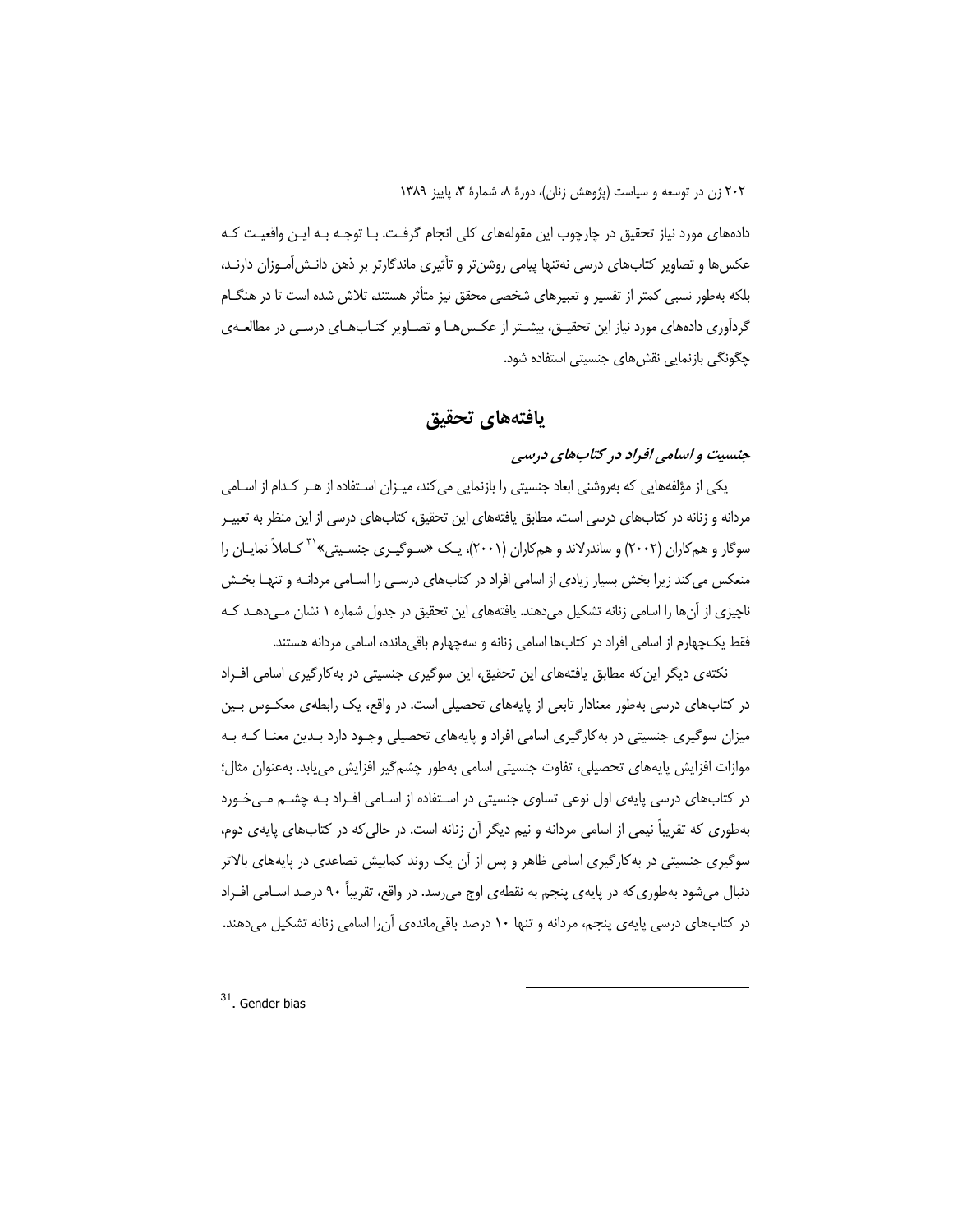نکتهی مهم دیگر که یافتههای این تحقیق نشان میدهند مربوط به ابعاد جنسیتی اسامی افراد بر حسب عناوین کتابهای درسی است. در این خصوص به چند مورد اساسی میتوان اشاره کرد. در مجمـوع در تمـام کتابهای درسی، الگوی کلی فوق|لذکر ناظر بر سوگیری جنسیتی را میتوان مشاهده کرد. بدین معنــا کـه در تمامی کتب درسی، اسامی مردانه بر اسامی زنانه غلبه دارد. با این حال، شدت این تفاوت جنسیتی در کتابهای درسی متغیر است. بهعنوان مثال؛ کمترین میزان این تفاوت جنسیتی در کتاب علوم تجربی و سپس در کتـاب ریاضی مشاهده می شود. از سوی دیگر، بیشترین میزان تفاوت جنسیتی اسامی در کتابهای دینی و قرآن و تعلیمات اجتماعی وجود دارد که حداقل ۸۰ درصد اسامی در هر یک از این کتابها اسامی مردانه است (جدول شماره ۱). این نتایج بهویژه در کتاب تعلیمات اجتماعی، بهدلیل نقش و جایگاه آن در فرایند آموزش مقولههـای اجتماعی و جامعهپذیری دانش آموزان، بیشتر شایستهی تأمل به نظر می رسد.

| اسامى زنانه               | اسامی مردانه         | کل اسامی | توزيع نسبي<br>پایهی تحصیلی و کتاب <del>های درسی</del> |       |                   |  |
|---------------------------|----------------------|----------|-------------------------------------------------------|-------|-------------------|--|
| Y5/5                      | $Y\Upsilon/\Upsilon$ | $\cdots$ | کل                                                    |       |                   |  |
| $\Delta$ \/٢              | <b>FA/A</b>          | $\cdots$ | سال اول                                               |       | تحصيلى<br>بايەهای |  |
| $\Gamma \backslash A$     | 51/7                 | $\cdots$ | سال دوم                                               |       |                   |  |
| $\tau\tau/\tau$           | 5Y/5                 | ۱۰۰      | سال سوم                                               | درصد  |                   |  |
| $\mathbf{r}$              | ٧۶                   | ۱۰۰      | سال چهارم                                             |       |                   |  |
| $\lambda \cdot / \lambda$ | $\lambda$ 9/۲        | ۱۰۰      | سال پنجم                                              |       |                   |  |
| ۳۲۲                       | <b>AAY</b>           | ۱۲۰۹     | جمع فراوانى                                           | تعداد |                   |  |
| $f \cdot / \Lambda$       | 59/9                 | $\cdots$ | رياضى                                                 |       |                   |  |
| $f\Lambda/\Lambda$        | $\Delta$ 1/9         | ۱۰۰      | علوم تجربي                                            |       |                   |  |
| ٢٠                        | ٨٠                   | ۱۰۰      | تعليمات اجتماعي                                       |       | دړنه              |  |
| Yf/Y                      | $Y\Delta/Y$          | ۱۰۰      | فارسى                                                 | درصد  |                   |  |
| $10/\zeta$                | $\lambda f/\epsilon$ | $\cdots$ | أموزش قرأن                                            |       | كتابهاى           |  |
| $\lambda/\lambda$         | 91/7                 | ۱۰۰      | هديههاى آسمانى                                        |       |                   |  |
| ۳۲۲                       | ٨٨٧                  | ۱۲۰۹     | جمع فراوانى                                           | درصد  |                   |  |

جدول (۱): توزیع نسبی اسامی بر حسب جنسیت و به تفکیک پایهی تحصیلی و کتب درسی

#### جنسیت و تصاویر کتابهای درسی

همچنان که برخی دیگر از محققان نیز استدلال کردهاند (بارتز، ۱۹۷۷؛ سونتاگ، ۱۹۷۷؛ واتلی، ۱۹۸۸؛ لوو و شرارد، ۱۹۹۹) تصاویر کتابهای درسی با دقت و وضوح بیشتری ابعاد متعدد هویت و نقـش۵هـای جنسـیتی را ارائه می کنند و بالتبع، تأثیراتی وسیعتر و عمیقتر بر دانش[موزان خواهند داشت. در مجموع، نتایج این تحقیـق نیز نشان میدهد که در خصوص عکسهایی که در کتابهای درسی بـهکـار مـی رونـد تفـاوت جنسـیتی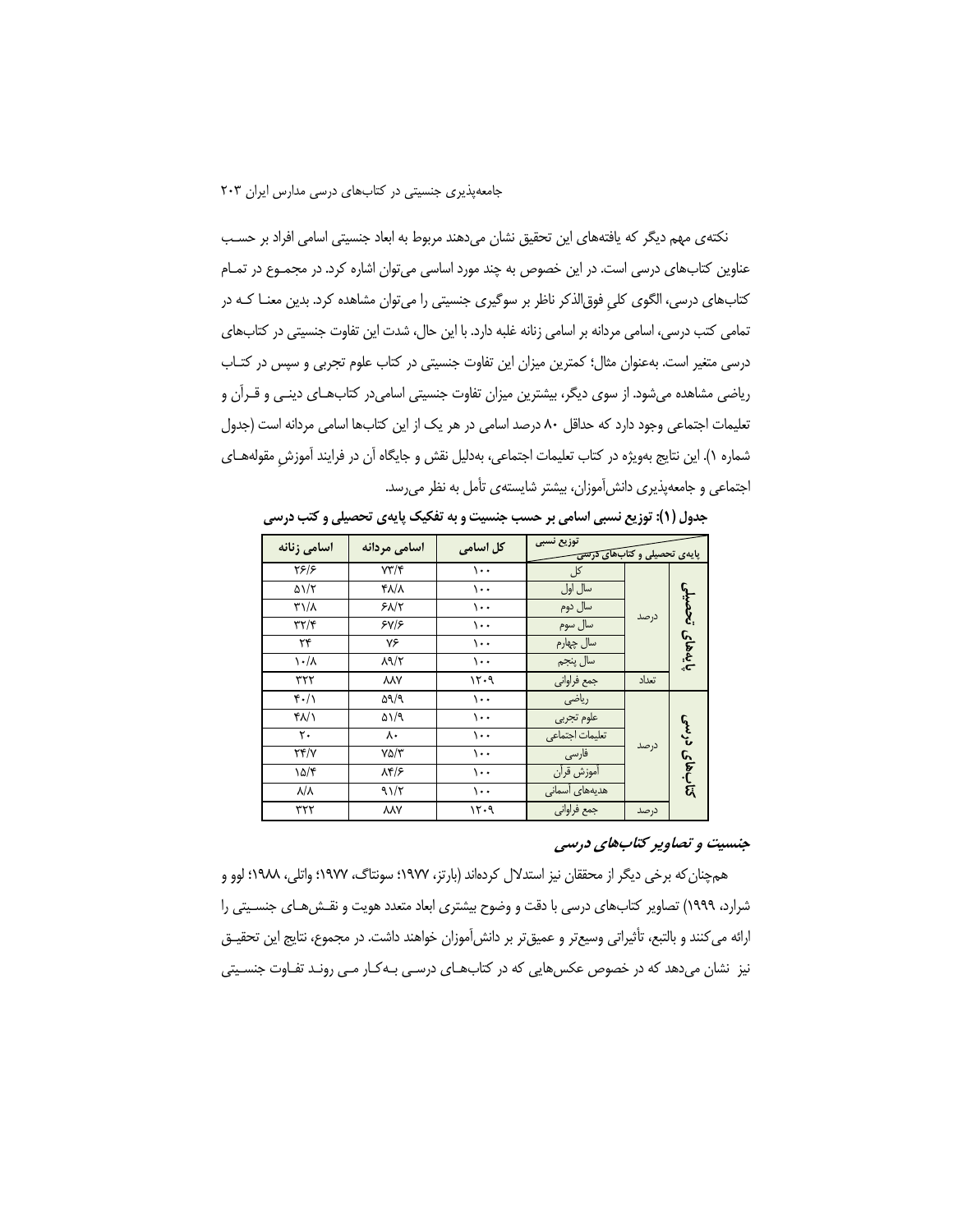چشم گیری وجود دارد. در واقع مطابق با یافتههای این تحقیق مندرج در جدول شماره ۲، نسبت عکـس۵مـایی که در آنها «فقط تصویر مردان» نشان داده شدهاند چهار برابر بیشتر از نسبت عکس هـایی اسـت کـه «فقـط تصوير زنان» را نشان مي دهند (به ترتيب ۶۵ درصد و ۱۷ درصد). ضمن آن كه نسبت بـاقي مانـده نيـز شـامل تصاویری میشود که در آنها بهصورت ترکیبی از عکس مـردان و زنـان اسـتفاده شـده اسـت. در خصـوص عکسهای ترکیبی مردان و زنان نیز دو نکتهی مهم وجود دارد: در نیمی از این عکسهای ترکیبی، تعداد مرد و زن مساوی است، اما در نیم دیگر آن تعداد عکس هایی که در آنها مردان بیشتری حضور دارند تقریباً سـه برابر تعداد عکسهایی است که در آنها زنان بیشتری به تصویر کشیده شدهاند. در مجموع، یافتههای تحقیـق حاضر با نتایج تحقیقات پیشین مطابقت کامل دارد که بر حضور بسیار کمرنگ زنان در کتابهای درسی تأکید کردهاند و وایتزمن و همکاران (۱۹۷۲) نیز در توصیف این وضعیت، اصطلاح «زن نامرئی» را وضع کردهاند.

علاوه بر این، الگوهای کلی فوق|لذکر در تمام پایههای تحصیلی وجود دارد. با وجود این، میـزان و شــدت این تفاوتهای جنسیتی در کتابهای درسی بر حسب پایههای تحصیلی بهطور کاملاً معناداری متغیـر اسـت. در واقع یک رابطهی معکوس بین پایههای تحصیلی و استفاده از تصاویر مردان و زنان وجود دارد. مطابق نتـایج ایـن تحقیق (جدول شماره ۲)، در کتابهای درسی پایههای تحصیلی پایین تر، ایـن تفـاوتهـای جنسـیتی کمتـر مشاهده میشود در حالی که در کتابهای درسی پایههای تحصیلی بالاتر این تفاوتهای جنسیتی افزایش می یابد. بهعلاوه، در عکس های ترکیبی همان الگوی کلی فوق|لذکر در خصوص این دسته از تصاویر در کتابهای تمامی پایههای تحصیلی مشاهده میشود بدین معنا که حضور مردان برجستهتر به تصـویر کشـیده شـده اسـت. ضـمن آن که در این عکس های ترکیبی، به موازات افزایش پایههای تحصیلی، ایـن تفـاوت،هـای جنسـیتی یـک رونـد کمابیش نزولی را طی میکند، هرچند این روند یکنواخت و یکدست نیست. بهعنوان مثـال: در کتـابـهـای درسی پایههای اول و دوم تعداد مرد و زن در کمتر از ۵۰ درصد تصاویر ترکیبی مساوی است در حـالی کـه ایـن نسبت در کتابهای درسی پایهی پنجم افزایش یافته و به ۵۶ درصد رسیده است. بهعـلاوه، نتـایج ایـن تحقیـق مندرج در جدول شماره ۲ نشان میدهد که تفاوتهـای جنسـیتی قابـل ملاحظـهای در خصـوص اسـتفاده از تصاویر به تفکیک کتب درسی وجـود دارد. بـهطـور کلـی، الگـوی محـوری تفـاوتِ جنسـیتی فـوق|لـذکر در کلیه ی کتابهای درسی مشاهده میشود بدین معنا که در کلیهی کتابهای درسی، نسبت عکسهایی که «فقـط مردها» را به تصویر می کشند بهمراتب بیش از عکس هایی است که «فقط زنان» را نشان می دهند.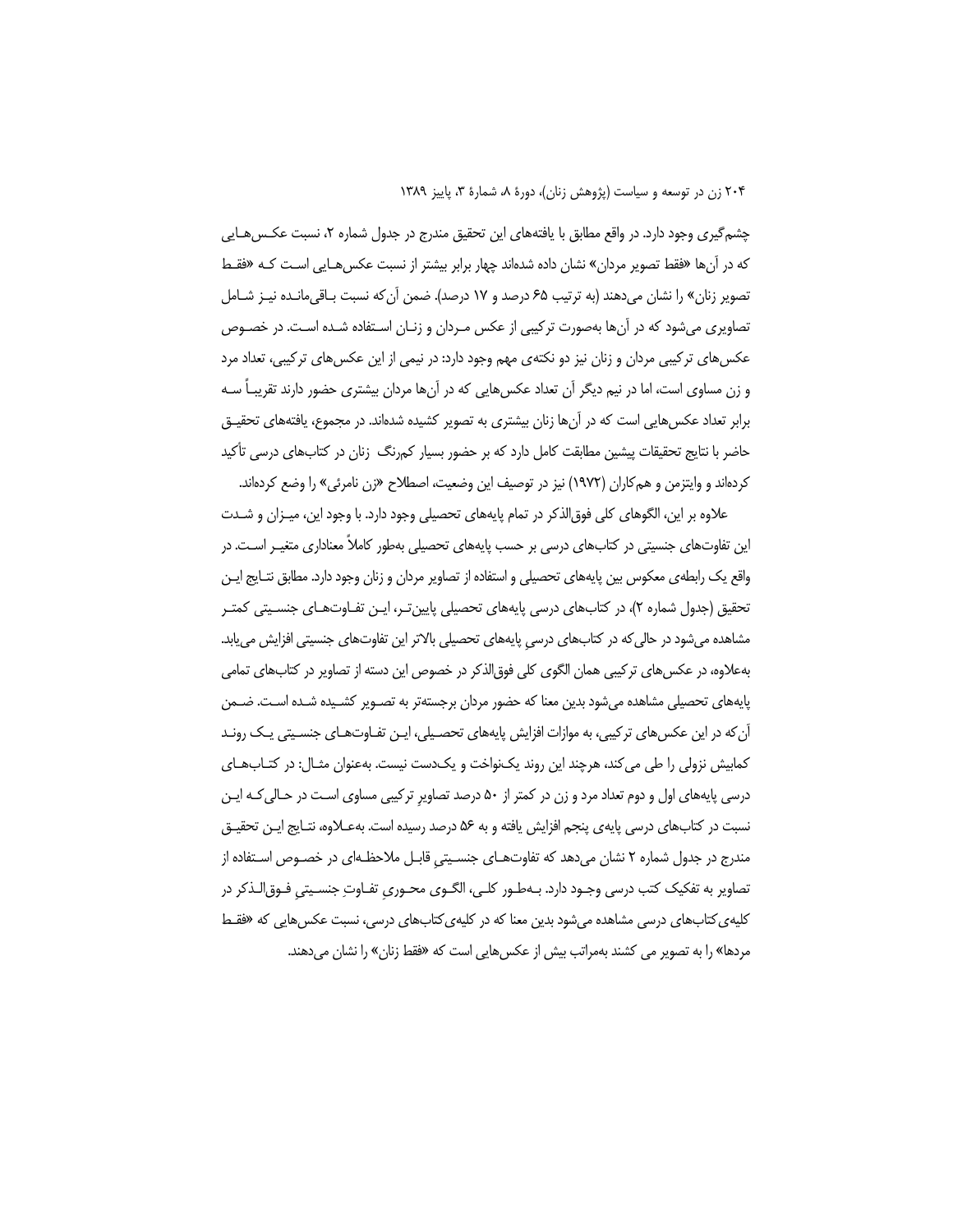با وجود این، شدت این تفاوت جنسیتی در تمام کتابهای درسی یکسـان نیسـت. مطـابق نتـایج ایـن تحقیـق، کمترین میزان این تفاوت جنسیتی مربوط به کتاب آموزش قرآن و سپس کتاب ریاضی اسـت بـهطـوری کـه در ایـن کتابها نسبت عکسهایی که «فقط مردها» را نشان میدهد تنها بین ۱۰ تا ۲۰ درصد بیشتر از تصاویری است کـه «فقط زنان» را نشان می دهد. این تفاوت جنسیتی در کتاب علوم تجربی نیز نسبتاً کم است (حدود ۲۷ درصد). گفتنـی است که بهویژه در خصوص کتاب آموزش قرآن، یک دلیل اصلی این کاهش تفاوت جنسیتی این واقعیت اسـت کـه نسبت عکسهای ترکیبی مرد و زن در این کتاب بسیار زیاد است. در واقع، در مقایسه بـا سـایر کتـابهـای درسـ ، بیشترین نسبت عکس های ترکیبی مرد و زن در این کتاب (آموزش قرآن) وجود دارد بهطوری که بیش از پـکـسـوم تصاویر آن را عکس های تر کیبی تشکیل می دهند و از سوی دیگر، این تفاوت جنسـیتی در سـایر کتـاب۱عـای درسـی حداقل ۵۰ درصد است. می توان کمابیش این گونه نتیجه گیری کرد که چنان چه نسبت عکس های ترکیبی مـرد و زن در کتابها کم باشد –که باعث میشود نسبتهای بیشتری برای تخصیص «عکس فقط مردهـا» و «عکـس فقـط زنها» باقی بماند–در این صورت تفاوتهای جنسیتی در این خصوص بهطور چشمگیری بروز می کند زیرا در چنـین شرایطی نسبتهای باقیمانده کمایش بین دو جنس مرد و زن یکسان توزیع نمیشود بلکه نسـبت بسـیار زیـادی از عكسها صرفاً به مردان اختصاص مىيابد و تنها نسبت بسيار اندكى از آنها به زنها تخصيص مىيابد.

| تصاویر ترکیبی مرد و زن                                                             |                                     |                        |          | تصاوير افراد           |                           |                           | توزیع نسبی اسامی |                             |       |                   |
|------------------------------------------------------------------------------------|-------------------------------------|------------------------|----------|------------------------|---------------------------|---------------------------|------------------|-----------------------------|-------|-------------------|
| $\begin{bmatrix} \mathbf{y} & \mathbf{y} \\ \mathbf{y} & \mathbf{y} \end{bmatrix}$ | تعداد مرد<br>مرد<br>پیشتر           |                        | દ્ત      | نو کیبی                | فقط<br>مکس                | گو گ <sup>و</sup> آقا     | ᠳ                | پایهی تحصیلی و کتابهای درسی |       |                   |
| 17/2                                                                               | ۳۶/۵                                | ۵۰                     | ۱۰۰      | ۱۸/۴                   | $\frac{1}{\sqrt{2}}$      | 55/2                      | ۱۰۰              | کل                          | درصد  | تحصيلى<br>بايەهای |
| $\frac{1}{\sqrt{2}}$                                                               | ۳۷/۹                                | ۴۸/۳                   | ۱۰۰      | ۳۹/۹                   | ۲۳/۵                      | ۴۶/۴۶                     | $\cdots$         | سال اول                     |       |                   |
| $11/\Delta$                                                                        | ۴۵/۸                                | 47/7                   | ۱۰۰      | $\tau\tau/\tau$        | ۲۲/۸                      | ۴۵                        | $\cdots$         | سال دوم                     |       |                   |
| ۱۵/۹                                                                               | ٢٩                                  | ۵۵/۱                   | ۱۰۰      | ۱۶/۴                   | ۱۹/۳                      | 55/7                      | ۱۰۰              | سال سوم                     |       |                   |
| 17/5                                                                               | $Y\Upsilon/\Upsilon$                | ۴٩/٣                   | ۱۰۰      | $\cdot$ /۴             | 9/2                       | $\lambda \cdot / \lambda$ | $\cdots$         | سال چهارم                   |       |                   |
| 17/2                                                                               | ۳۱/۲                                | 56/٣                   | ۱۰۰      | ۱۴/۹                   | ۱۶/۵                      | $5\lambda/5$              | $\cdots$         | سال پنجم                    |       |                   |
| ۶۲                                                                                 | ۱۶۷                                 | ۲۲۹                    | ۴۵۸      | ۴۵۸                    | ۴۲۴                       | ۱۶۰۴                      | 7488             | جمع فراواني                 | تعداد |                   |
| $\mathbf{Y} \cdot \mathbf{1}$                                                      | $\tau\tau/\tau$                     | f'(x)                  | $\cdots$ | $\tau$ $\tau$          | ۲۸/۶                      | f'(x)                     | $\cdots$         | رياضي                       |       | کتابھای درسی      |
| 9/7                                                                                | $Y/\sqrt{V}$                        | $\Delta$ \/ $\epsilon$ | $\cdots$ | ۱۰/۹                   | ٣١                        | ۵۸/۱                      | $\cdots$         | علوم تجربي                  |       |                   |
| TY/Q                                                                               | 51/5                                | ٢٠                     | ۱۰۰      | $\Gamma \Delta/\Gamma$ | $\lambda \cdot / \lambda$ | 55/9                      | $\cdots$         | تعليمات اجتماعي             |       |                   |
| 12/۶                                                                               | $\Gamma \Delta/\Gamma$              | $\Delta Y/Y$           | $\cdots$ | ۱۷                     | ۱۱/۸                      | $Y\frac{1}{T}$            | $\cdots$         | فارسى                       | درصد  |                   |
| ۸۱۶                                                                                | $\Upsilon V/\Upsilon$               | 55/7                   | ۱۰۰      | $\Upsilon V/\Upsilon$  | ۲۶۱۶                      | ۳۶/۲                      | ۱۰۰              | آموزش قرآن                  |       |                   |
| ۹/۹                                                                                | $\mathfrak{r} \cdot / \mathfrak{r}$ | $4\sqrt{5}$            | $\cdots$ | ۱۵/۷                   | ١۵                        | 59/7                      | $\cdots$         | هدیههای آسمانی              |       |                   |
| ۶۲                                                                                 | ۱۶۷                                 | ۲۲۹                    | ۴۵۸      | ۴۵۸                    | ۴۲۴                       | ۱۶۰۴                      | 7488             | جمع فراواني                 | درصد  |                   |

جدول (٢): توزیع نسبی تصاویر کتابها بر حسب جنسیت و به تفکیک پایهی تحصیلی و کتاب درسی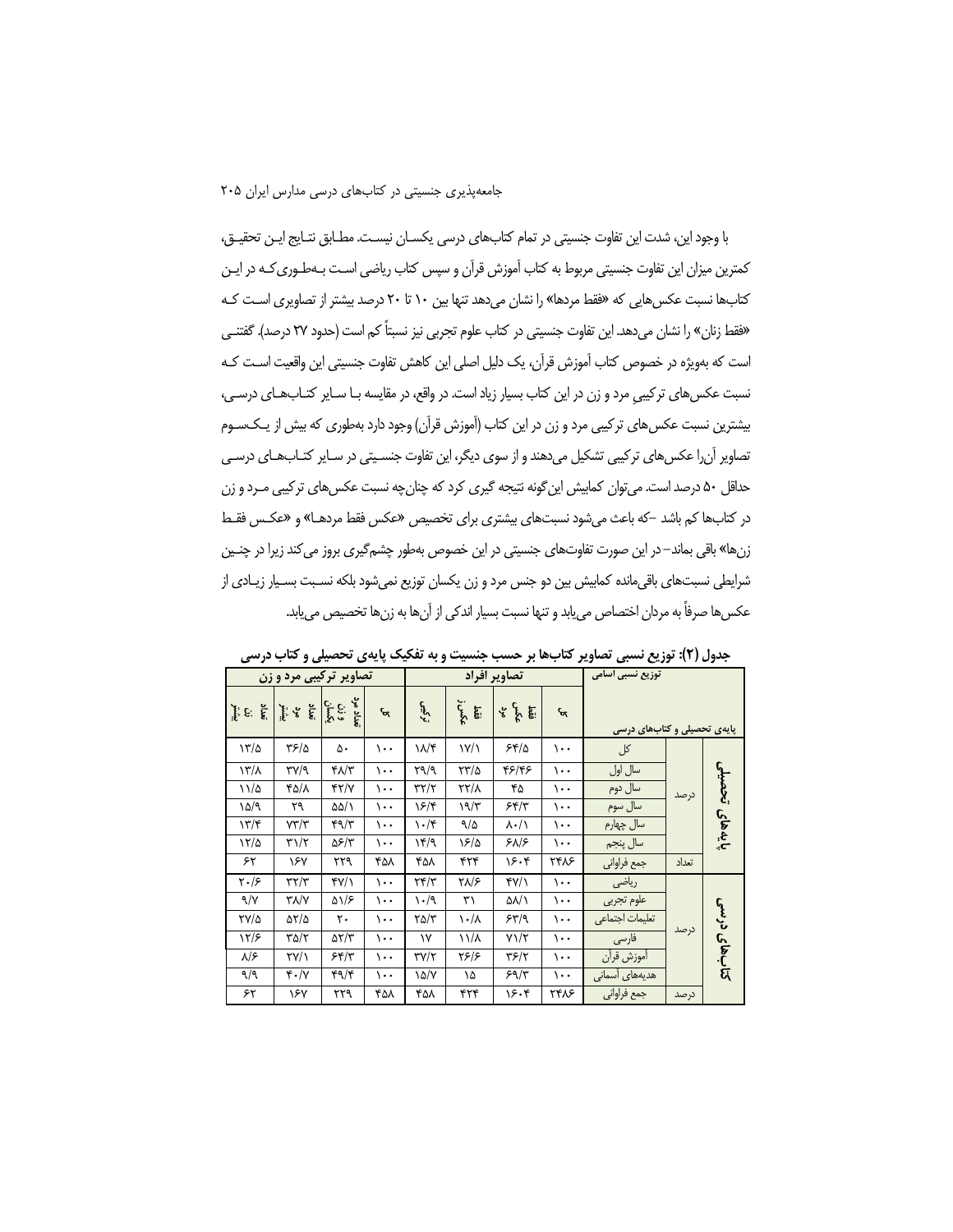#### واژههای جنسیتی در کتابهای درسی

یکی از رامهایی که می توان به نقش کتابهای درسی در فرآیند جامعهپذیری کودکان و نوجوانان پی بـرد این است که باید دید آیا اساساً کلمات و واژههایی که مرتبط با جنس مرد و زن اسـت در کتــابـهــای درسـی مساوی منعکس شده است یا سوگیری جنسیتی خاصی در این زمینه وجود دارد؟ این موضوع در ایـن تحقیـق مورد توجه و مطالعه قرار گرفته و نتايج آن در جدول شماره ۳ درج شده است. مطـابق دادههـاي ايـن جـدول، بەطور كلی، واژەھای مرتبط با جنس مذكر (مانند پدر، مرد، آقا، پسر، پدربزرگ، سایر) بیش از واژەھای مرتبط با جنس مؤنث (مانند مادر، زن، خانم، دختر، مادربزرگ، سایر) است. درواقع، از مجمـوع ٢٠٨٨ واژهى مـرتبط بـا جنس مذکر و مؤنث در کلیه کتابهای درسی در این تحقیق، ۱۱۷۵ کلمه (معادل ۵۶.۳ درصد) واژههای جنس مذکر و ۹۱۳ کلمه (معادل ۴۳.۷ درصد) واژههای جنس مؤنث است. در هر یک از این دو دسته اصلی واژههای جنسیتی، کلمهی «پدر» و کلمهی «مادر» بهمراتب بیشتر از سایر واژههای جنس مربوطه است. بدین معنا کـه کلمه «پدر» نزدیک به ۴۰ درصد کل واژههای مرتبط با جنس مذکر و کلمهی «مادر» تقریباً ۵۰ درصـد کـل واژههای مرتبط با جنس مؤنث را شامل میشود. این نکته بهروشنی نشاندهندهی ارزش خانواده و ارکان اصلی آن (یعنی پدر و مادر) در فرهنگ جامعهی ایرانی است که بهخوبی در کتابهای درسی نیز انعکاس یافته است. در عین حال، مطالعه ی دقیق تر این الگوهای کلی تفاوتهای جنسیتی قابل ملاحظهای را نشان میدهـد. اول، بهطور مشخص، مقایسه ی دو کلمه ی «مرد» و «زن» نشان می دهد که تعداد فراوانی و دفعات تکرار کلمـه ی «مرد» بهمراتب بیشتر از تعداد دفعاتی است که کلمهی «زن» در کتابهای درسی ذکر و تکرار شده است(بـه ترتيب، ١٩۶ و ٤٩ بار). دوم، استفاده از دو كلمه ي نسبتاً محترمانهتر يعني «أقا» و «خانم» نيز بيان گر أن است که واژهی مرتبط با جنس مذکر (یعنی «أقا») همچنان بهطور چشمگیری بیشتر از واژهی مرتبط با جنس مؤنث (یعنی «خانم») در کتابهای درسی وجود دارد(۱۳۱ و ۵۳ بار). سوم، تفاوتهای جنسیتی فوق در مقایسه بـین دو کلمه «پسر» و «دختر» نیز تأیید میشود زیرا کلمهی «پسر» ۱۳۴ بار و کلمهی «دختـر» تنهـا ۹۹ بـار در کتابِهای درسی ذکر و تکرار شده است. چهارم، سایر واژههای مرتبط با جنس مذکر (شامل واژههـای: دایـی، عمو، پسرعمو، پسردایی، پسر عمه، پسرخاله، شوهر خاله، شوهر عمه، شوهر، مذکر، پیرمرد، برادر، برادر زاده) نیز بیشتر از سایر واژههای مرتبط با جنس مؤنث (شامل واژههای: خالـه، عمـه، دخترعمـو، دختردایـی، دخترعمـه، دخترخاله، زن عمو، زن دایی، مؤنث، پیرزن، خواهر، خواهرزاده) است (به ترتیب، ۱۷۹ و ۱۴۸ بار). پـنجم، یـک الگوی جنسیتی کاملاً متفاوت نیز در این خصوص وجود دارد که مربوط بـه مقایسـهی دو کلمـهی «مـادر» و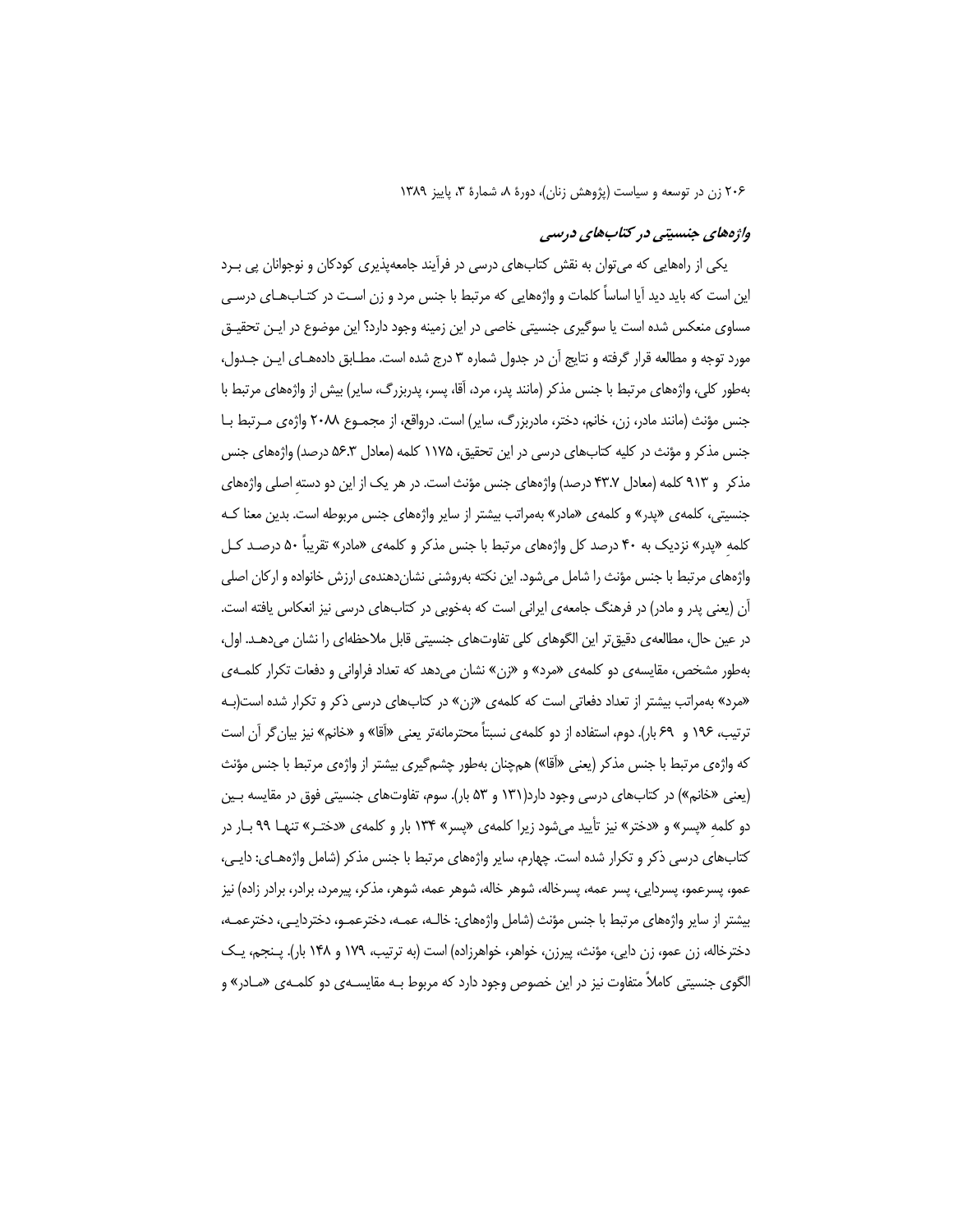«پدر» است. مطابق نتایج این تحقیق، کلمه ی «مادر» تا حدودی بیش از کلمه ی «پدر» در کتابهای درسی وجود دارد(به ترتیب، ۴۴۶ بار و ۴۴۲ بار). جالب آن که این تفوق نسبی در مقایسه بین دو کلمهی «مادر بزرگ» و «پدربزرگ» نیز مشاهده میشود (به ترتیب، ۹۸ و ۹۳ بار). در واقـع، تنهـا در ایـن دو مـورد (یعنـی کلمـهی «مادر» در مقایسه با کلمهی «پدر»، و کلمهی «مادر بزرگ» در مقایسه بـا کلمـهی «پـدربزرگ») اسـت کـه واژههای مرتبط با جنس مؤنث تا حدودی بیشتر از واژههای مرتبط با جنس مذکر است. در عین حال باید توجه داشت که برتری عددی دفعات تکرار دو کلمهی «مادر» و «مادربزرگ» نسبت به کلمات «پدر» و «پدربزرگ» ناچیز و اندک است، در حالی که این برتری برای جنس مذکر (یعنی در مقایسه بین واژههایی «مــرد» – «زن»، «آقا» – «خانم»، «پسر» – «دختر»، «خويشاوندان ذكور — خويشاوندان مؤنث») بسيار چشم5ير است. در هـر حال، فراوانی بسیار زیاد کلمه ی «مادر» بهخوبی نشان دهنده ی ارزش والای مقام مـادر در فرهنـگ جامعـه ی ایرانی است که بهروشنی در کتابهای درسی نیز بازتاب یافته است، اما مقایسهی مجموع یافتههای پنج گانهی فوق بر این نکتهی اصلی نیز تأکید میکند که «دختر» و «زن» زمانی که فرایندهایی چون ازدواج و فرزندزایی را طی کنند و در چارچوب خانواده «مادر» نامیده شوند، آن§اه بهطور قابل ملاحظهای برجسته میشوند و حتی بیش از جنس مذکر یعنی «پدر» نیز انعکاس می یابند.

|               |          |               | پایههای تحصیلی<br>پایههای تحصیلی |         |         |                                   |          |                     |
|---------------|----------|---------------|----------------------------------|---------|---------|-----------------------------------|----------|---------------------|
| تعداد         | درصد     |               |                                  |         |         |                                   |          |                     |
| جمع فراواني   | سال پنجم | سال چهارم     | سال سوم                          | سال دوم | سال اول | کل                                |          | واژدها              |
| 915           | 157      | ۲۳۱           | ٢٧٩                              | ۱۹۶     | ۸۴      | $\cdots$                          | کل       |                     |
| ۴۴۶           | ۵۵       | ۱۲۳           | ۱۳۵                              | ۸۵      | ۴۸      | ۴۹                                | مادر     |                     |
| ۶۹            | ١٩       | ٢٠            | ٢٢                               | ۵       | ٣       | $V/\mathcal{F}$                   | زن       |                     |
| ۵۳            | ١        | ٢             | ٣٧                               | ١.      | ٣       | $\Delta/V$                        | خانم     | جنس مؤنث<br>واژههای |
| ٩٩            | ٢٧       | ٢٧            | ٢٩                               | ۱۳      | ٣       | $\lambda \cdot / \lambda$         | دختر     |                     |
| ٩λ            | ۱۱       | ٣۴            | ٣٧                               | ١.      | ۶       | $\mathcal{N} \cdot / \mathcal{N}$ | مادربزرگ |                     |
| ۱۴۸           | ١.       | ۲۵            | ١٩                               | ٧٣      | ۲۱      | 5/7                               | ساير     |                     |
| ۱۱۷۵          | ۲۵۴      | ۲۲۵           | ۳۶۸                              | ٢۴٧     | ۸١      | $\cdots$                          | کل       |                     |
| ۴۴۲           | ٧٣       | ۹۶            | ۱۳۱                              | ۸۲      | ۶.      | <b>٣٧/۶</b>                       | پدر      | واژههای جنس مذکر    |
| ۱۹۶           | ۶۱       | ۶.            | ٣١                               | ۴۲      | ٢       | $\sqrt{2/\gamma}$                 | مرد      |                     |
| $\mathcal{N}$ | ١٩       | Y             | ۹۵                               | ٨       | ٢       | 11/7                              | أقا      |                     |
| 156           | ۴۲       | ۱۷            | $\mathfrak{r}$ .                 | ٣۵      | ۰       | $11/\mathfrak{r}$                 | پسر      |                     |
| ٩٣            | ۲۵       | $\mathcal{N}$ | ٣٠                               | ۱۶      | ٩       | $Y$ ۹                             | پدربزرگ  |                     |
| ۱۷۹           | ٣۴       | ٣٢            | ۴۱                               | ۶۴      | ٨       | $\frac{\delta}{\delta}$           | ساير     |                     |

جدول (۳): توزیع فراوانی و واژههای جنس مذکر و مؤنث به تفکیک پایه تحصیلی و کتاب درسی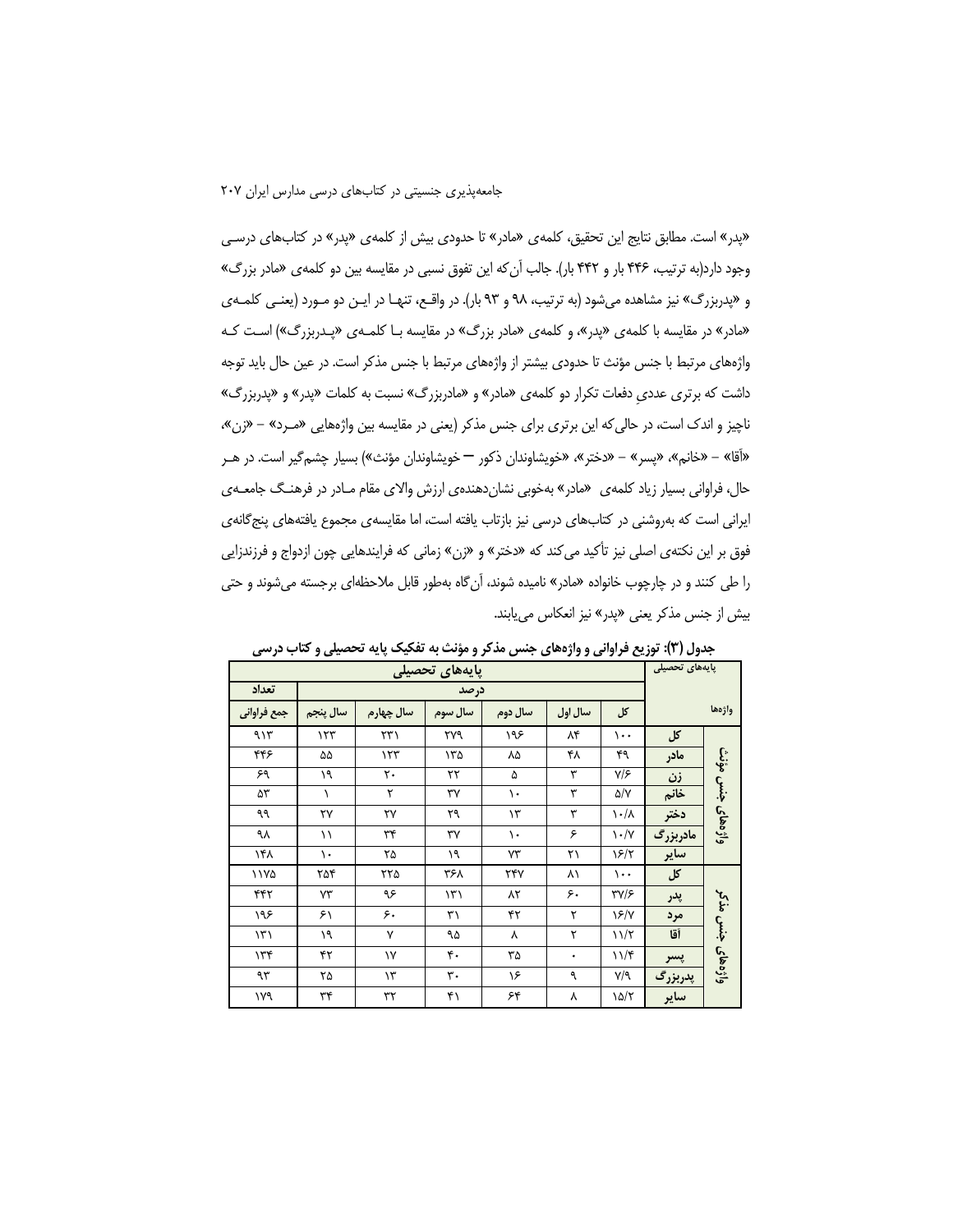## جنسیت و فعالیت ورزشبی

یکی از عرصههایی که می توان چگونگی بازنمایی نقشهای جنسیتی در کتـابـهـای درسـی را تجزیــه و تحلیل کرد، ورزش و فعالیتهای فیزیکی و کمّیت و کیفیت حضور دختران و پسران در این عرصـه اسـت. در واقع، از نظر متخصصان علوم ورزشی و تربیت بدنی، دختران و پسران از طریق فعالیتهای بدنی و حرکتهای ورزشی به خودابرازی، خلاقیت، توسعهی خویشتن دوستی مثبت، کسب و درک بهتر از بعـد جسـمانی خـویش نایل میشوند. به همین دلیل، از نظر این متخصصان، آموزش مفاهیم اساسی حرکت و فعالیـت بـدنی بایـد از مهمترین برنامههای تربیت بدنی بهویژه در مدارس ابتدایی باشد(رضوی و نظـر علـی ۱۳۸۵). علـی(غـم ایـن اصول علمی، نتایج این تحقیق نشان میدهد که تفـاوتهـای جنسـیتی مـرتبط بـا فعالیـتهـای ورزشـی در کتابهای درسی بسیار چشمگیر است بهطوری که انعکاس حضور دختران و زنان در عرصههای ورزشی بسیار اندک و کمرنگ است. در واقع، مطابق نتایج این تحقیـق (جـدول شـماره ۴)، از مجمـوع تصـاویر مـرتبط بـا فعالیتهای ورزشی در کتابهای درسی تنها ۹ درصد آنها حضور دختران و زنان را در صـحنههـای ورزشـی نشان می دهد و ۹۱ درصد باقی مانده فعالیتهای ورزشی پسران و مردان را به تصویر می کشد.

نکتهی مهم دیگری که از نتایج این تحقیق استنباط می شود این واقعیت است کـه میـزان و شـدت ایـن تفاوتهای جنسیتی در کتابهای درسی بر حسب پایههای تحصیلی بهطور کاملاً معنـاداری متغیـر اسـت. در واقع، یک رابطهی معکوس بین پایههای تحصیلی و حضور دختران و زنان در صحنههای ورزشی کتـابـهـای درسی وجود دارد بهطوری که به موازات بالا رفتن پایههـای تحصـیلی، انعکـاس حضـور دختـران و زنـان در صحنههای ورزشی کتابهای درسی بهطور کاملاً نمایانی رو به کاهش می گذارد و در واقع، زنان از حضــور در فعالیتهای ورزشی تقریباً محو میشوند. بهعنوان مثال؛ یکپنجم (۲۰ درصد) تصاویر ورزشـی در کتـابـهـای پایهی اول، فعالیتهای ورزشی دختران و زنان را نمایش میدهد در حالی که این نسبت در کتابهای پایـهی پنجم با کاهشی بسیار چشمگیر به ۴ درصد تنزل می یابد. ضمن آن که تصاویر ورزشی در کتـابهـای پایـهی چهارم بهطور کامل به نمایش فعالیتهای ورزشی پسران و مردان اختصاص می یابد و هـیچگونـه انعکاسـی از حضور دختران و زنان در عرصههای ورزشی در کتابهای درسی این پایهی تحصیلی به چشم نمیخورد.

نکتهی مهم دیگر در یافتههای این تحقیق، مربوط به تفاوت بسیار معناداری است که در کتابهای درسی بین جنسیت و نوع فعالیت ورزشی وجود دارد. از یک طرف، طیف بسیار گستردهای از فعالیتهای ورزشی برای پسران و مردان در کتابهای درسی نمـایش داده شـده اسـت کـه شـامل مـواردی متعـدد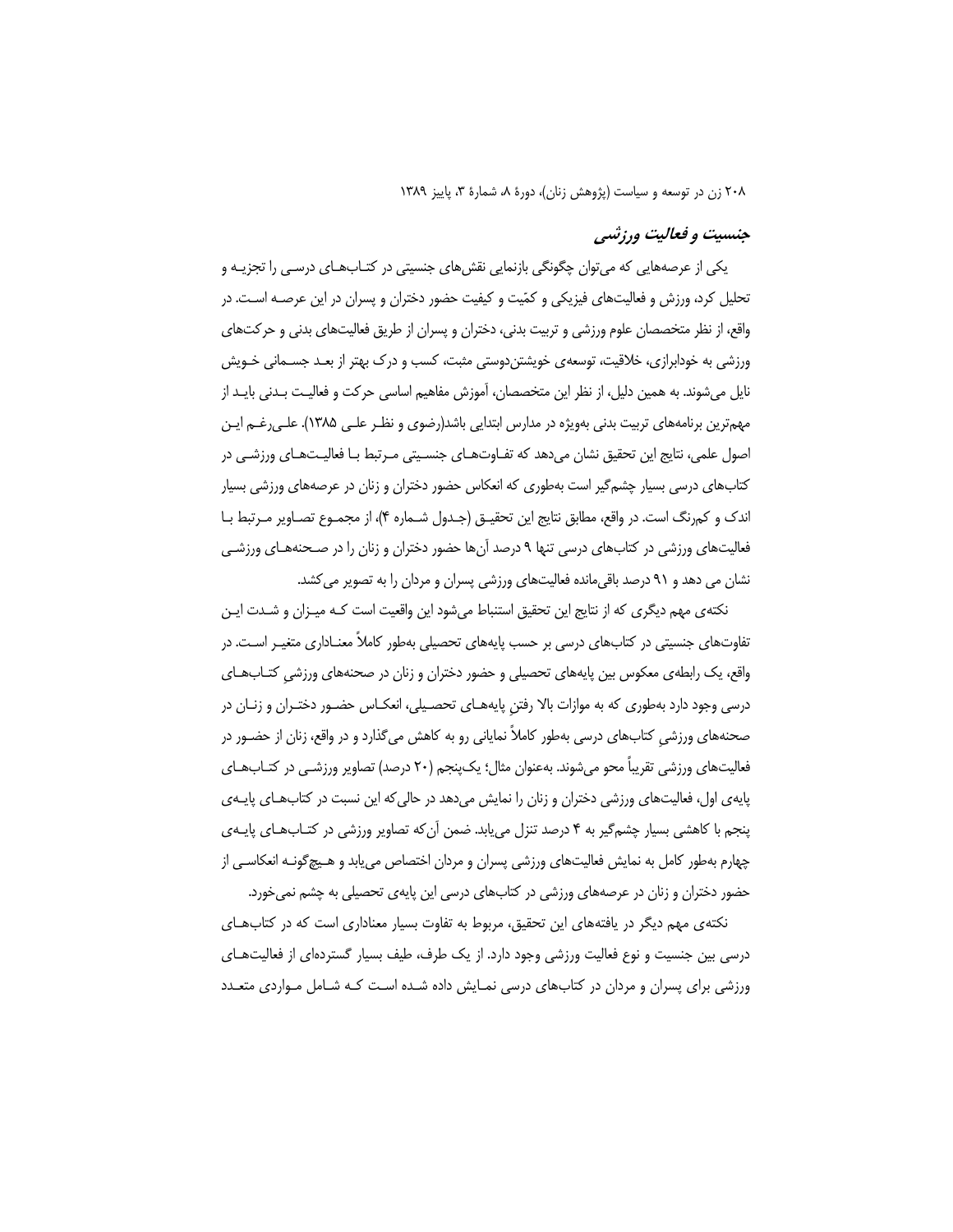همچون فوتبال، پرتاب نیـزه، دو و میـدانی، کوهنـوردی، والیبـال، کشـتی، تنـیس، شـنا، دوچرخـهسـواری، سوارکاری، کوهنوردی، وزنهبرداری و اسکی روی آب میشود. از طرف دیگـر، تنـوع فعالیـتهـای ورزشـی دختران و زنان بسیار محدود است بهطوری که در اینجا حتی ضـرورتی بـرای ترسـیم یـک جـدول آمـاری جداگانه برای تجزیه و تحلیل انواع اصلی فعالیتهای ورزشی دختران و زنان به تفکیک پایههای تحصیلی و کتابهای درسی احساس نمیشود زیرا در واقع، فعالیتهای ورزشی دختران و زنان، تنهـا شـامل سـه مـورد نرمش و کوهنوردی و پنج مورد والیبال و پینگ $\mathcal{Z}$  میشود که در کتابهای درسی به تصویر کشیده شـده است. نکتهی پایانی در خصوص چگونگی بازنمایی فعالیتهای ورزشی دختران و پسران، تفکیـک جنسـیتی فضای فعالیت ورزشی است. بدین معنا که تقریباً در همهی موارد، فعالیتهای ورزشی هر یـک از دو جـنس دختران و پسران، جداگانه و بدون حضور جنس مخالف به تصویر کشیده شده است.

|                | توزیع نسبی اسامی | تصاوير افراد                    |                               |                               |  |  |  |
|----------------|------------------|---------------------------------|-------------------------------|-------------------------------|--|--|--|
| يايەھاي تحصيلى |                  | تعداد کل تصاویر<br>فعاليت ورزشي | فعاليت ورزشي<br>دختران و زنان | فعاليت ورزشي<br>پسران و مردان |  |  |  |
| ترصد           | کل               | ۱۰۰                             | ۸/۸                           | 91/7                          |  |  |  |
|                | سال اول          | ۱۰۰                             | ٢٠                            | ٨٠                            |  |  |  |
|                | سال دوم          | ۱۰۰                             | $\lambda/\tau$                | 91/7                          |  |  |  |
|                | سال سوم          | ۱۰۰                             | ۶۳                            | 97/7                          |  |  |  |
|                | سال چهارم        | ۱۰۰                             | ۰                             | $\cdots$                      |  |  |  |
|                | سال پنجم         | ۱۰۰                             | ۳٬۹                           | 95/1                          |  |  |  |
| تعداد          | جمع فراواني      | ۹۱                              | ٨                             | ۸۳                            |  |  |  |

جدول (۴): توزیع نسبی تصاویر فعالیت ورزشی به تفکیک جنس و پایهی تحصیلی™

#### جنسیت و بعد خانواده

يكي از ابعاد جمعيتشناختي جنسيت، ارتباط بين بعد خانواده و جنسيت فرزندان است. مطـابق تحقيقـات جمعیتشناسان، وجود سوگیریهای فرهنگ جامعه و ارزش های خانواده نسبت به یک جـنس خـاص (فرزنـد دختر یا فرزند پسر) می تواند نقشی تعیین کننده در افزایش سطح باروری و بعد خانواده داشـته باشـد. بـه سـبب همین اهمیت، در این تحقیق، چگونگی بازنمایی بعد خانواده بر حسب جنسیت فرزندان در کتابهای درسی

<sup>&</sup>lt;sup>۳</sup>. فراوانی مربوط به فعالیت ورزشی ترکیبی دختران و پسران (مختلط) بسیار اندک بوده (۳ مورد) و به همین علت در محاسباتاین جدول منظور نشده است.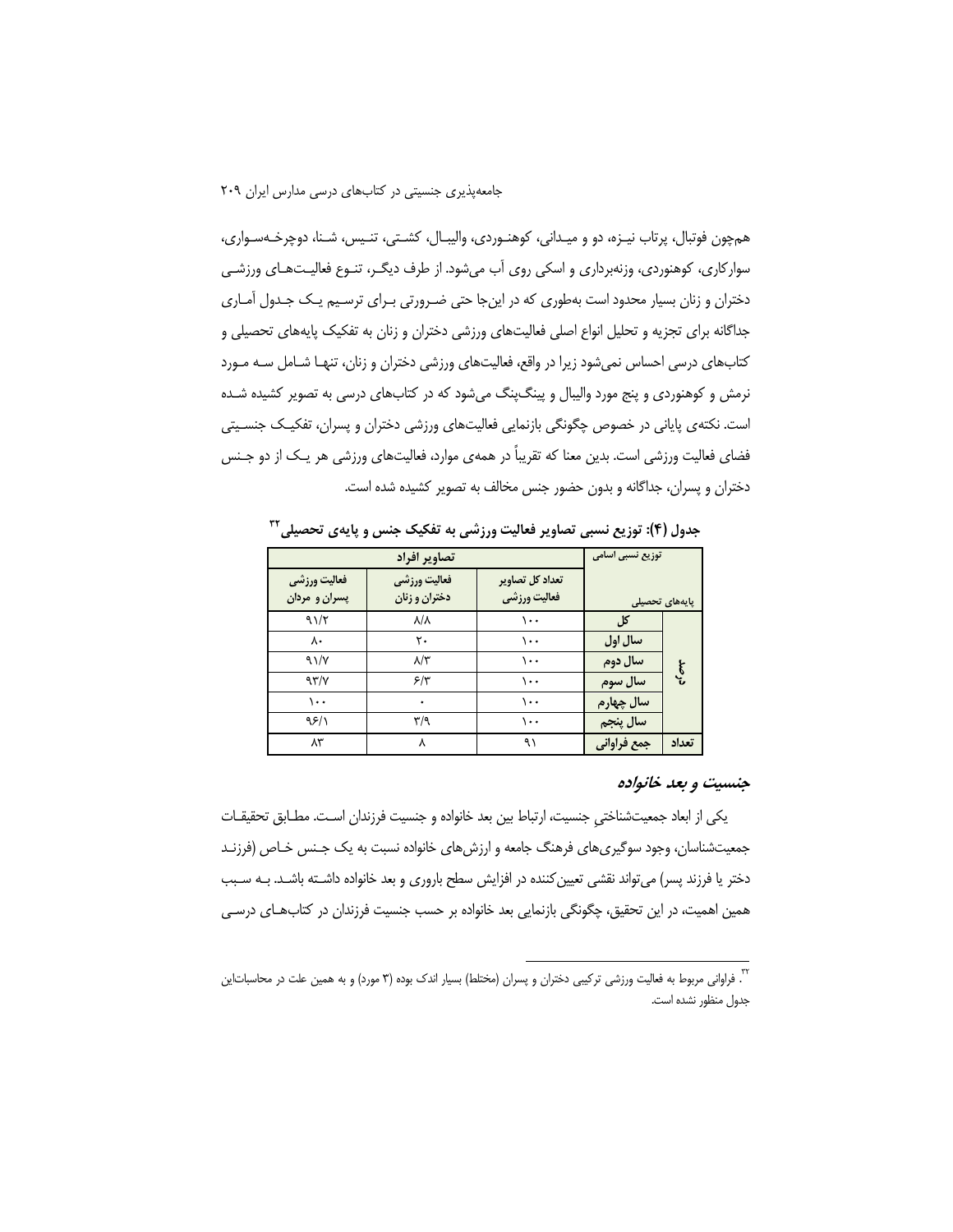مورد توجه قرار گرفته است. در این خصوص، نتایج این تحقیق مندرج در جدول شماره ۵، چند نکتهی اساسے در زمینهی مناسبات بین جنسیت و بعد خانواده را نشان می دهد که در کتابهای درسی منعکس شدهاند.

اول آن که، الگوی غالب در کتابهای درسی در خصوص بعد خانواده بهروشنی سیطح بیاروری جیاری در ایران (یعنی بەطور متوسط حدود ۲ فرزند برای هر زن) را بازتـاب مــ ردهــد (میرزایــی، ۱۳۸۴؛ فـروتن، ۱۳۸۷؛ عباسی شوازی و مک دونالد، ۲۰۰۶). در واقع، مطابق نتایج این تحقیق (جدول شماره ۵)، در حدود یـکـچهـارم موارد مشاهدهشده در کتابهای درسی نشان دهندهی «خـانوادهی تـک فرزنـدی» و سـهچهـارم بـاقی مانـده نشان(هنده ی «خانواده ی دو فرزندی» است. این الگوی جمعیتشناختی کمابیش در متن و تصاویر کتابهای درسی یکسان است ضمن آن که تنها در یک مورد «خانوادهی سه فرزندی و بیشتر» در کتابهای درسی بـه تصویر کشیده شده است و در متن کتابهای درسی نیز به این نوع بعد خانواده اشاره نشده است. دوم آن کـه، الگوی غالب دیگری که در خصوص بعد خانواده در کتابهای درسی نشان داده می شود این است که ترکیب بعد خانواده به لحاظ جنسیتی نیز مساوی است: «یک فرزند دختر و یـک فرزنـد پسـر». در واقـع، بـیش از ۶۵ درصد موارد (هم در متن کتابهای درسی و هم در تصاویر کتابهـای درسـی)، ایـن الگـوی بعـد خـانواده را بازنمايي مي كنند. سوم آن كه، الگوي ديگري كه در اين خصوص استنباط مي شود و بعد جنسيتي آن نيز بسـيار مهم و قابل توجه به نظر می رسد به همان ۲۵ تا ۳۵ درصد باقی ماندهی موارد در تصـاویر و مـتن کتـابـهـای درسی مربوط می شود که ترکیب بعد خانواده در آن ها به لحاظ جنسیتی یکسان نیست و نتایج آن نیز در جدول شماره ۵ زیر عنوانهای «۱ یا ۲ فرزند پسر» و «۱ یا ۲ فرزند دختر» آمده است.

این موارد نشان دهنده پدیدهای هستند که در جمعیتشناسی اصطلاحاً پدیده $\mathbb{C}$  «تـرجیح جنســ ، $\mathbb{P}^\pi$ نامیده می شود. مطابق نتایج این تحقیق (جدول شماره ۵)، هم در تصاویر و هم در متن کتابهای درسی، مواردی که «۱ یا ۲ فرزند پسر» را انعکاس میدهد تقریباً دو برابر مواردی است که «۱ یا ۲ فرزند دختر» را نشان میدهند. در واقع، در متن کتابهای درسی در ۱۶ درصد موارد الگوی «۱ یــا ۲ فرزنـد پســر» و تنها در ۸ درصد موارد، الگوی «۱ یا ۲ فرزند دختـر» نشـان داده شـده اسـت. ضـمن آن *ک*ـه از مجمـوع عکسهای کتابهای درسی مربوط به بعد خانواده، در ۲۲ درصد موارد الگوی «۱ یا ۲ فرزند پسر» و تنها در ۱۲ درصد موارد الگوی «۱ یا ۲ فرزند دختر» به تصویر کشیده شده است.

<sup>33</sup>. Sex preference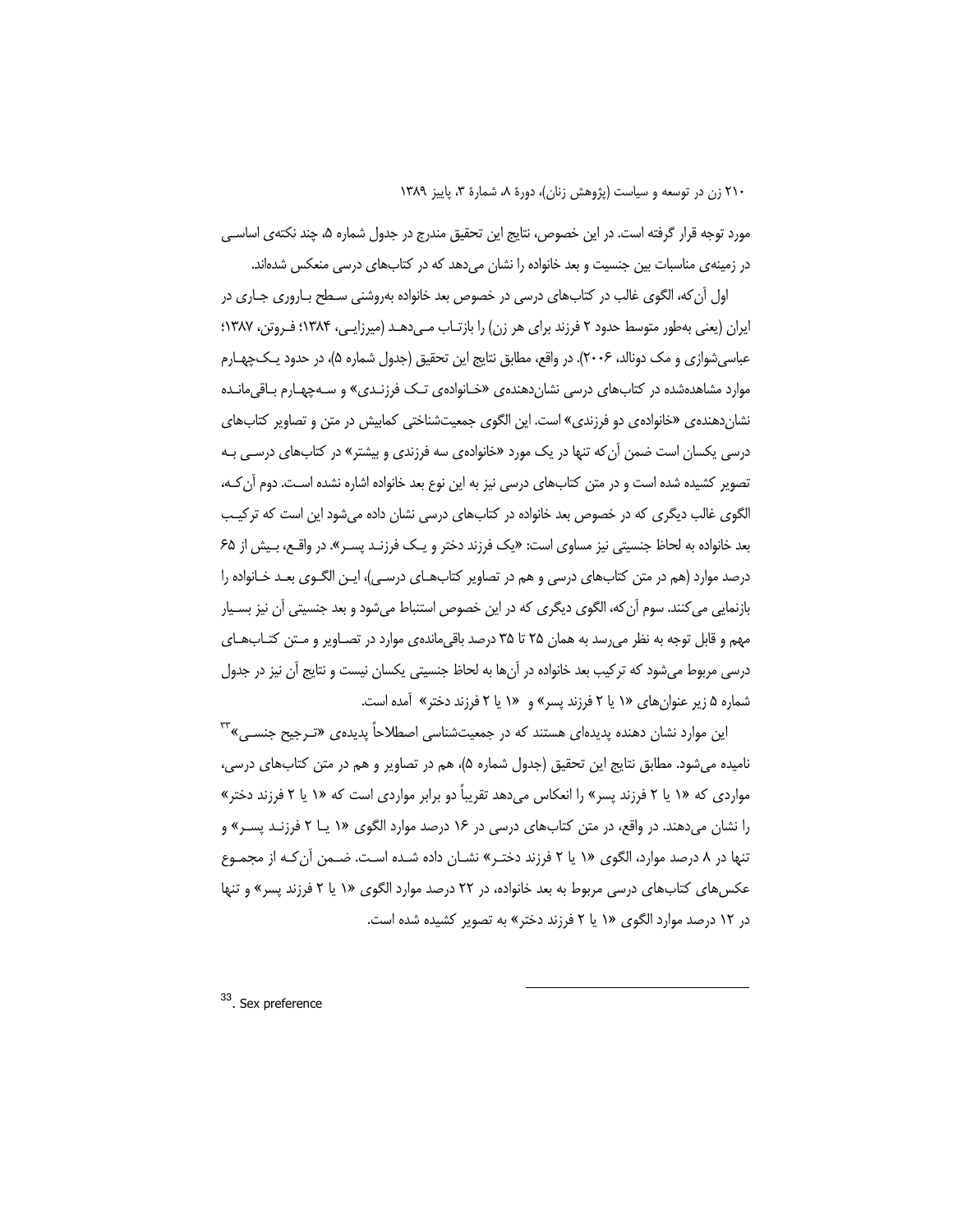جدول (۵): توزیع نسبی موارد مربوط به بعد خانواده و جنسیت فرزندان

|         | توزیع نسبی اسامی<br>بر حسب تصاویر کتاب |          |                        |                  | بر حسب متن کتاب               |          |                     |                  |                                   |
|---------|----------------------------------------|----------|------------------------|------------------|-------------------------------|----------|---------------------|------------------|-----------------------------------|
|         | يايەھاي تحصيلى                         |          | ۱ یا ۱فرزند<br>دختر    | 1 يا ۲ فرزند پسر | یک فرزند دختر<br>بگ فرزند پسر | $\mu$    | ۱ یا ۱فرزند<br>دختر | 1 يا ۲ فرزند پسر | یک فرزند دختر<br>یک فرزند پسر     |
|         | کل                                     | $\cdots$ | $\lambda/\mathfrak{r}$ | ۱۶               | $Y\Delta/\mathcal{F}$         | $\cdots$ | 17/2                | P(Y Y)           | 505                               |
|         | سال اول                                | $\cdots$ | ٧                      | $\frac{1}{2}$    | $Y\lambda/\lambda$            | ۱۰۰      | ۲۵                  | ٠                | ٧۵                                |
|         | سال دوم                                | $\cdots$ | 17/2                   | ۰                | $\Delta V/\Delta$             | ۱۰۰      | 15/7                | <b>TA/TS</b>     | $\Delta V/\lambda$                |
| مې<br>م | سال سوم                                | $\cdots$ | 5/9                    | 5/9              | $\lambda$ ۶/۲                 | ۱۰۰      | ٠                   | ۵۰               | ۵۰                                |
|         | سال چهارم                              | $\cdots$ | $\tau\tau/\tau$        | $\frac{5}{2}$    | ۵۰                            | ۱۰۰      | ٠                   | $\S$ /Y          | $\lambda \mathbf{y} / \mathbf{y}$ |
|         | سال پنجم                               | $\cdots$ | $\Delta$ /9            | V/F              | 7810                          | $\cdots$ | -                   |                  |                                   |
| تعداد   | جمع فراواني                            | ۱۳۱      | ۱۱                     | ۲۱               | ۹١                            | ٣٢       | ۴                   | ٧                | ۲۱                                |

بر حسب متن و تصاویر کتاب به تفکیک پایه تحصیلی

### نتيجه گيري

در این تحقیق تلاش شده است تـا در چـارچوب تئوریـک فراینـد جامعـهپـذیری نقـش@ای جنسـیتی (ریچاردسون ۱۹۷۷، اونس و داویس ۲۰۰۰، تایلور ۲۰۰۳)، محتوای کتابهای درسی دوره ابتدایی تحلیل شود. دورەی ابتدایی قاعدەی مراحل آموزش رسمی محسوب میشود. در مجموع، یافتههای این تحقیـق بهخوبی مؤید «سوگیری جنسیتی» (سوگار و هم *ک*اران ۲۰۰۲، سـاندرلند و هـم *ک*ـاران ۲۰۰۱) اسـت: در تمامی کتابهای درسی، اسامی و تصاویر مردان بهطور کاملاً نمایان بر اسامی و تصاویر زنان غلبـه دارد. نکتهی مهمتر آن که به موازات افزایش پایهی تحصیلی این سوگیریهای جنسیتی، هم در اسامی و هــم در تصاویر کتابهای درسی با شدت و قوت بیشتری بازتاب می یابد. این سوگیری جنسـیتی در واژههـای کلیدی مرتبط با جنس مذکر و مؤنث نیز مشاهده میشود. تنها استثنای قابل ملاحظه در ایـن خصـوص، کلمه ی «مادر» است که به دفعات بسیار زیاد (حتی بیش از کلمه ی «پدر») در کتابهای درسـی ذکـر و تکرار شده است که منعکس کنندهی ارزش والای مقام مادری در فرهنگ جامعهی ایرانی است. با وجـود این، در سایر موارد واژههای جنس مذکر نسبت به واژههای جنس مؤنث (یعنی در مقایسه بـین دو واژهی «مرد» – «زن»، «أقا» – «خانم»، «پسر» – «دختر»، «خويشاوندان ذكور– خويشاوندان مؤنث») بهطـور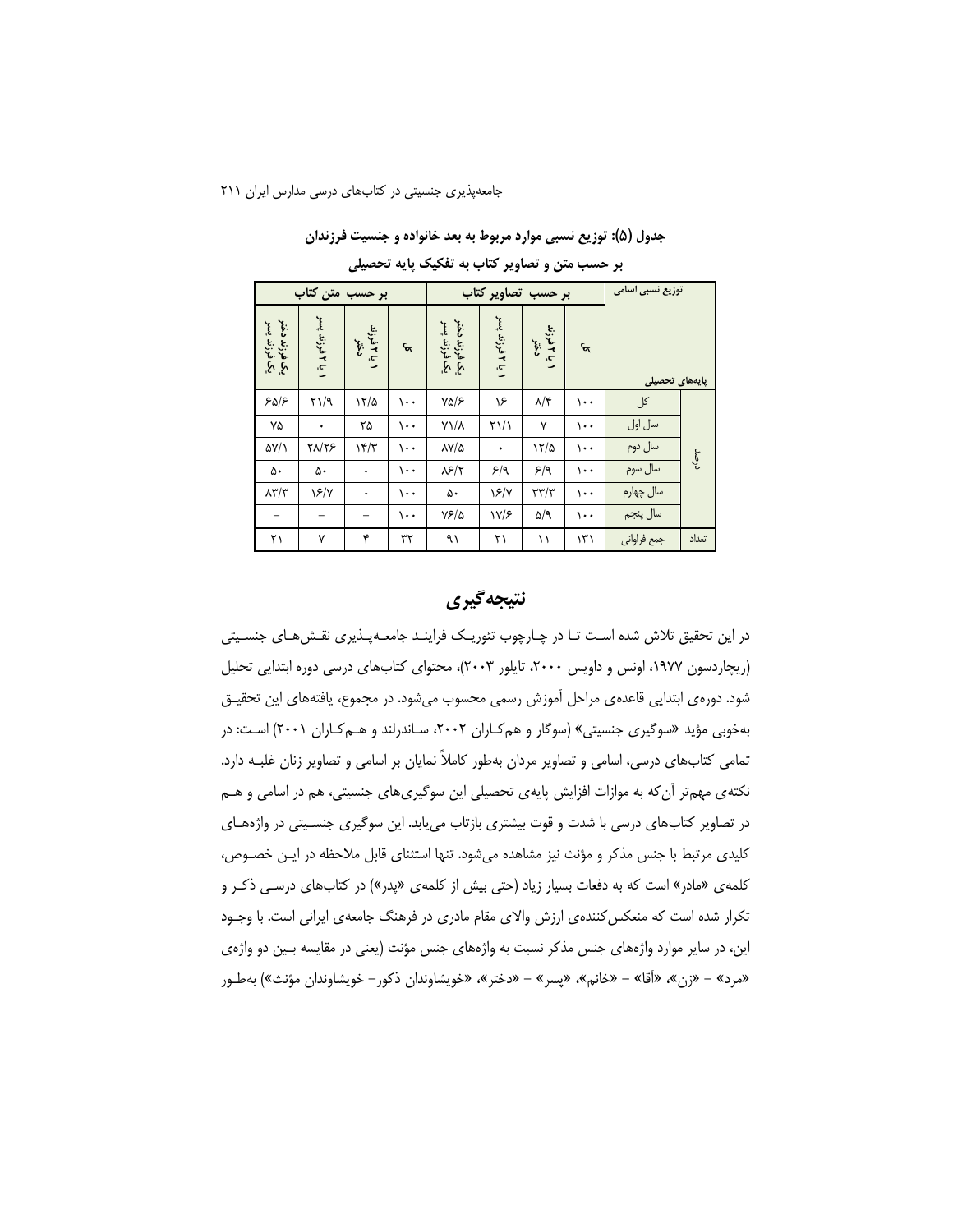چشم گیری بیشتر ِ است. این الگوی جنسیتی در متون مکتوب و کتابهای درسی که شباهت زیادی نیـز با جایگاه زن در فرهنگ عامه و کلامی ایرانی دارد (فـروتن، ۱۳۷۹؛ ۱۳۸۷) نشـان مـی‹هـد کـه هویـت «دختر» و «زن» ارتباطی تنگاتنـگ بـا تشـکیل خـانواده (ازدواج و بـاروری) دارد کـه آنـان را بـهعنـوان «همسر» در کنار «شوهر» و بهویژه «مادر» در کنار اعضای خانوادهی خویش قرار می دهد.

علاوہ بر این، تحلیل ابعاد جمعیتشناختی محتوای کتابھای درسی مبـین یـک تفـاوت جنسـیتی قابـل ملاحظه است. نتايج اين تحقيق نشان مى دهد كه اگرچه الگوى غالب در خصوص بعـد خـانواده –بـر حسـب جنس فرزندان که در کتابهای درسی انعکاس یافته– یک ترکیب جنسیتی مساوی (یعنی «یک فرزند دختر و یک فرزند پسر») است، اما در موارد باقی مانده که این ترکیب جنسیتی نامساوی است، غلبـه و برتـری جـنس مذکر (یعنی ترجیح فرزند پسر بر فرزند دختر) کاملاً نمایان است. نتـایج ایـن تحقیـق نشـان مـی(دهـد کـه در زمینهی فعالیتهای ورزشی نیز تفاوتهای جنسیتی چشم گیری در کتابهای درسی وجـود دارد. مطـابق ایـن نتایج، نهتنها دختران و زنان در کمتر از ۱۰ درصد صحنههای ورزشی کتابهای درسی مشارکت دارنـد، بلکـه فعالیتهای ورزشی آنان از تنوع بسیار محدودی نیز برخوردار است در حالی که در اینجا نیز پسران و مردان در طیف بسیار متنوعی از فعالیتهای ورزشی ظاهر میشوند. این نتایج بیان گر این نکتـهی مهـم نیـز اسـت کـه بهموازات افزایش پایهی تحصیلی، حضور دختران و زنان در صحنههای ورزشی کتابهای درسی بهطور کاملاً نمایانی رو به کاهش می گذارد و در واقع، در پایههای تحصیلی بالاتر، دختران و زنان از صـحنههـای ورزشـی کتابهای درسی تقریباً محو میشوند. بهعلاوه، الگوی سنتی ناظر بر تفکیک جنسیتی نقش های داخل و خارج خانه بەطور کاملاً روشنی در کتابھای درسی بازنمایی شده است یعنی از یکسو، انجام کارهای خانگی اساساً به زنان واگذار شده است. از سوی دیگر، نقش های جنسیتی خارج از خانه اساساً یک «موضوع مردانه» معرفـی شده و موضوع اشتغال زنان بسیار کم,رنگ در کتابهای درسی انعکاس یافته است<sup>۲۲</sup>.

در مجموع، يافتههاي اين تحقيق، هم پديدهي «زن نامرئي» (ويتزمن و همكاران ١٩٧٢) و هـم پديــدهي «پدر نامرئی» (آندرسون و همیلتون ۲۰۰۵) را تأیید می کنند. بدین معنا که از یک سو زنان (در مقایسه با مردان) حضوری بسیار کم,نگ و نامحسوس در تمامی کتابهای درسی دارند. از سوی دیگر، همان حضور نامحسوس زنان نیز عمدتاً به نقش۵ای جنسیتی سنتی یعنی انجام وظایف خانگی و مراقبت از فرزندان محدود میشـود و

<sup>.&</sup>lt;br>". مؤلف، موضوع نقشهای جنسیتی داخل و خارج خانه با تأکید بر الگوهای اشتغال زنان و ویژگیهای بازنمایی آنها در کتابهای درسی را بهطور مستقل در مقاله دیگری مورد بحث و مطالعه قرار خواهد داد.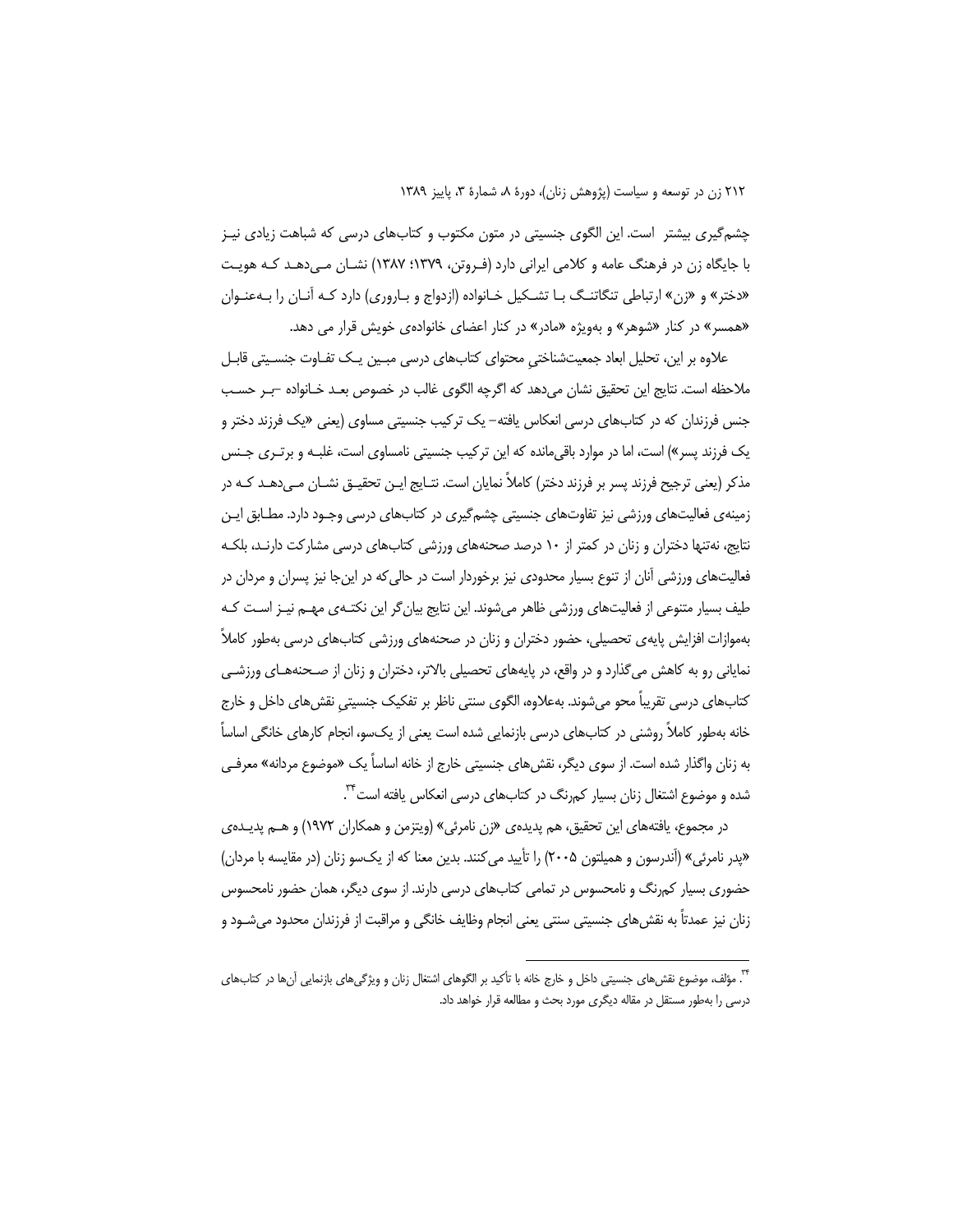جامعهیذیری جنسیتی در کتابهای درسی مدارس ایران ۲۱۳

در نتیجه، نقش مردان بهعنوان «پدر» در مراقبت از فرزندان خویش بسیار کمرنگ و نامحسوس در کتابهای درسی انعکاس می بابد، ضمن آن که این سوگیریهای جنسیتی در زمینهی نقش های جنسیتی خارج از خانه (از جمله در خصوص اشتغال زنان) نیز بهوضوح در کتابهای درسی بازنمایی میشود. بدین ترتیب، در چـارچوب فرایند جامعهپذیری نقش های جنسیتی، عملاً پسربچهها یاد می گیرند که در آینده بهعنوان شوهر و پدر، نقش و مسئولیت آنان عمدتاً در خارج از خانه است و نقش چندانی در داخل خانه و مراقبت از فرزنـد نخواهنـد داشـت. برعکس، دختر بچهها نیز یاد می گیرند که در آینده بهعنوان همسر و مادر، نقـش و مسـئولیت آنــان اساســاً در چارچوب خانه و خانواده یعنی انجام وظایف خانگی و مراقبت از فرزندان خواهد بود.

به نظر می رسد که این قبیل الگوهای جنسیتی، فاقد همخوانی لازم با تغییراتی است که در سال های اخیر در وضعیت دختران و زنان در ایران پدید آمد و مشابهت زیادی با مطالعهی لی و کولینز (۲۰۰۸) در هنگ کنگ دارد که در بخش ادبیات تحقیق اشاره گردید. گفتنی است که در سال های اخیر پیشرفتهای چشــه گیــری در زمینهی افزایش تحصیلات دختران و زنان بهویژه تحصیلات دانشـگاهی (سـفیری، ۱۳۸۶) و کـاهش سـطح باروری زنان (میرزایی، ۱۳۸۴؛ فروتن، ۱۳۸۷؛ عباسیشوازی و مک دونالد، ۲۰۰۶) در ایران صورت گرفته است. این قبیل پیشرفتهای اجتماعی و تغییرات جمعیتشناختی نهتنها ماهیتاً بـا منحصـر نمـودن هویـت زنـان در چارچوب نقش های جنسیتی سنتی داخل خانه سازگاری ندارند، بلکه زمینههای مثبتی را برای افزایش اشـتغال زنان و مشارکت آنان در پذیرش نقش های اجتماعی خارج از خانه نیز فراهم خواهد آورد. بنابراین جـا دارد کـه تلاش های بیشتر و برنامهریزی های دقیق تر در راستای تطابق محتوای جنسـیتی کتـاب هـای درسـی بـا ایـن پیشرفتهای اجتماعی و تغییرات جمعیتشناختی اخیر در وضعیت زنان در ایران انجام پذیرد.

منابع

Abbasi-Shavazi M J and McDonald P. (2006) 'Fertility decline in the Islamic Republic of Iran: 1972-2000', Asian Population Studies, Vol. 2, No. Pp. 217-237.

Afshani, Seyed Alireza, et al. (2009) Representation of

gender roles in the Farsi books of primary schools, Women's Research, Vol. 7. No. 1, pp.:87-107.

Anderson, D. A. and Hamilton, M. (2005) Gender role stereotyping of parents in children's picture books: The invisible father, Sex Roles, Vol. 52, No. 3-4: 145-151. Arbuthnot, M. H. (1984) Children and Books, Chicago, Scott Foresman & Company.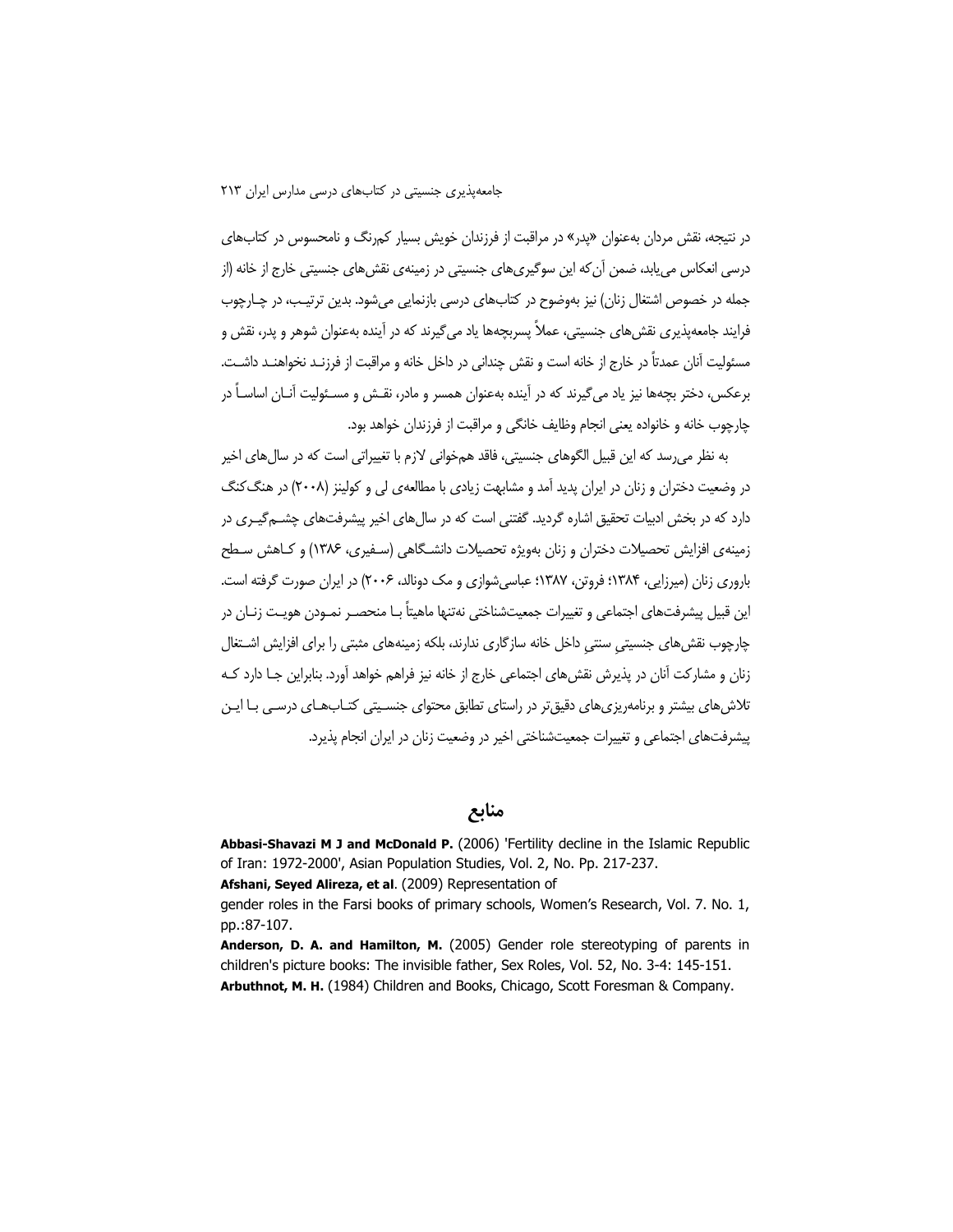Barthes, R. (1977) Image-music-text, New York: Hill & wang.

Berg, B. L. (2001) Qulitative research method for the social sciences, Allyn&Bacon.

**Blount, L.** (1990) National case studies of equal opportunities: Irland, IN: Wiener, The Primary school and equal opportunities, Chassell: Council of Europe.

Britton, G. E and Lumpkin, M. C. (1977) For sale: Subliminal bias in textbooks, Reading reacher, Vol. 31, pp. 40-45.

Chung, H. (2000) Women's roles and gender issues in primary school textbooks: Korea and Mexico, Santiago: University of California.

Collins, L. et al. (1984) Sex-role stereotyping in children's literature: A change from the past, Childhood Education, Vol. 90, pp. 278-285.

Crabb, P. B. and Bielawski D. (1994) The social representation of material culture and gender in children's books, Sex Roles, Vol. 1-2, pp. 69-79.

Elder, R. G. (1988) Sexism in gynecology textbooks: Gender stereotypes and paternalism, 1978 through 1983, Health Care for Women International, 9(1): 1-17.

Ezazi, Shahla (2002), Women's status in Special Journals of Sociology, Women's Research, Vol. 1, No. 4, pp: 86-111.

Foroutan. Yaghoob (2009) "Gender and religion: The status of women in the Muslim world", In P. Clarke and P. Beyer (Eds.), The World's Religions: Continuities and Transformations, London: Routledge Publication, pp. 225-238.

Foroutan. Yaghoob (2008) "Women's employment, religion and multiculturalism: socio-demographic Emphasis', Journal of Population Research, Vol. 25, No. 1, pp.163-190.

Foroutan, Yaghoob (2009) "Sociology of religion and gender: Theoretical and empirical investigations focusing on women's employment", Journal of Faculty of Literature and Social Sciences (Tarbiat Moalem University), no. 6.

Foroutan, Yaghoob (2008) "Demographic approach on women's employment with considerations on the situation of Iran" Journal of Population Association of Iran, no. 6.

Foroutan, Yaghoob (2007) "Cultural settings of demographic changes with reference to fertility transition in Iran", Cultural studies and communication quarterly, no. 11.

Foroutan, Yaghoob (2000) "Demographic considerations in Iran's public culture', Population Quarterly, 8<sup>th</sup> year, no. 31-32, pp. 46-69.

Fox, M. (1993) Men who weep, boys who dance: the gender agenda between the lines in children's literature, Language Arts, Vol. 70, pp. 84-88.

Fried, F. J. (1982) Stereotyping in children's materials, East Lansing, MI: National Center for Research on Teacher Learning.

Johns, M. A. et al. (1997) Discourse roles, gender and language textbook dialogues: Who learns what from John and Sally?, Gender and Education, Vol. 9, pp. 469-490.

Gooden, A. and Gooden M. A. (2001) Gender representation in Noteable Children's picture books: 1995-1999, Sex Roles, Vol. 45, No. 1-2, pp. 89-101.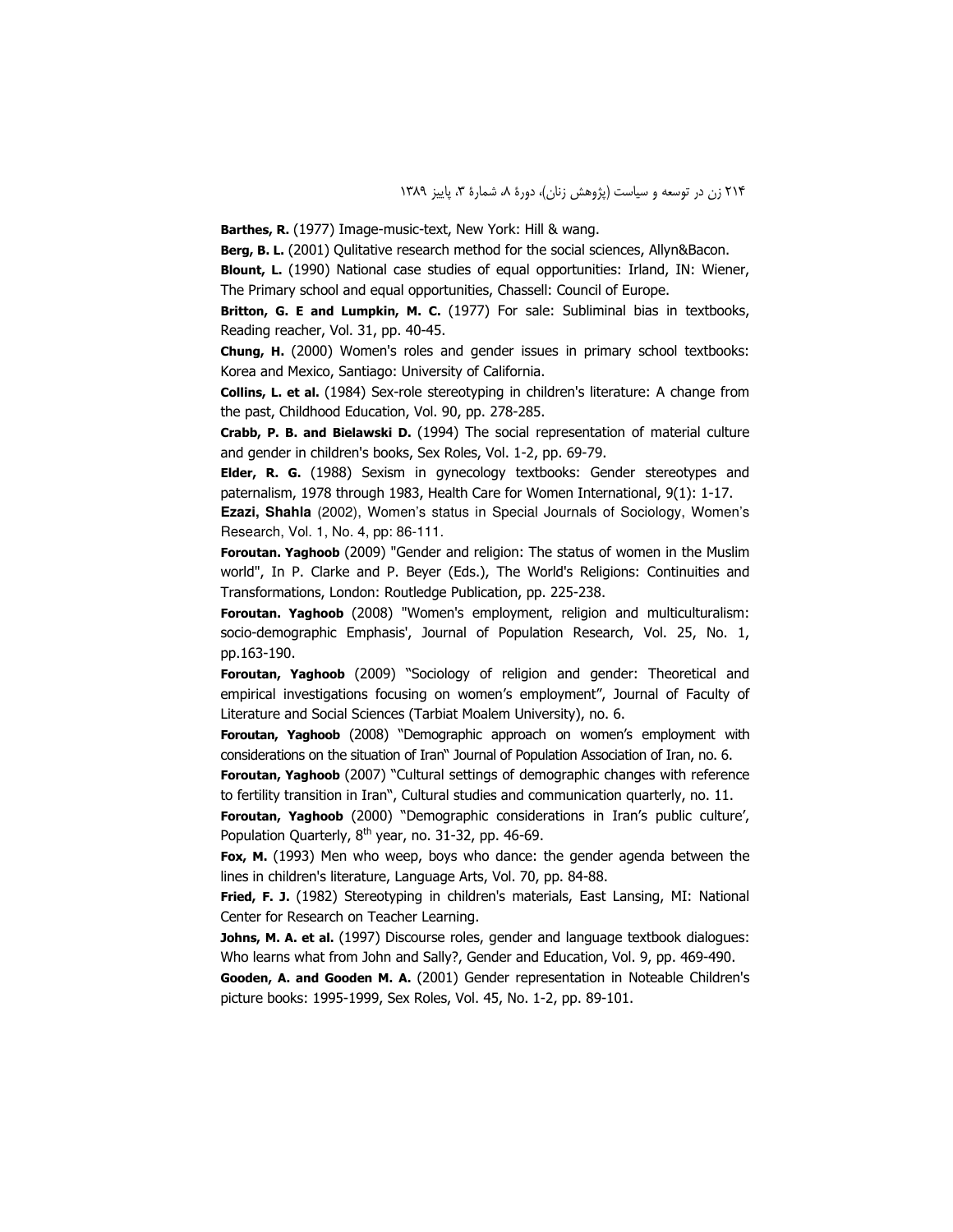#### جامعه پذیری جنسیتی در کتابهای درسی مدارس ایران ۲۱۵

Hakim C (1996) Key Issues in Women's Work: Female Heterogeneity and the Polarisation of Women's Employment, Atlantic Highlands, NJ: Athlone, London.

Hejazi, Elaheh (2006) The reform of women's representation in Primary School books: a way towards equal opportunities, Education Quarterly, no. 87, pp. 121-145.

Higgins, P. H. and Shoar-Ghafari P. (1991) Sex-role socialization in Iranian textbooks, NWSA Journal, Vol. 3, No. 2, pp. 213-232.

Hominfar, Elham (2003) "Change of gender socialization", Women's Research, Vol. 1, no. 7, pp. 89-113.

Kortenhaus, C. M. and Demarest, J. (1993) Gender role stereotyping in children's literature: an upadate, Sex Roles, Vol. 28, No. 3-4, pp. 219-232.

Imani, Mohsen and Mozafar, Mohammed (2004) Content analysis of the books of 'Hedyehaye Asmani' and 'Talimate Dini' of year 2 primary school published in 1381 compared with books of 'Talimate Dini' published in 2001, Educational Innovations Quarterly, no. 7, third year, pp.: 115-142.

Lee, J. F. K. and Collins P. (2008) Gender voices in Hong Kong English textbooks -Some past and current practices, Sex Roles, Vol 59, pp. 127-137.

Lee, J. F. K. and Collins P. (2009) Australian English-language textbooks: the gender issues, Gender and Culture, Vol. 21, Issue 4, pp. 353-370.

Macionis, J. J. (2001) Sociology, 8<sup>th</sup> ed. Upper Saddle River, NJ: Prentice Hall.

Maghsoudi, Soudeh (2004) "Study of women's roles in children's story books", Women's Research, Vol. 2, no. 3, pp. 41-55.

Massey D S et al (1993) 'Theories of International Migration: A Review and Appraisal', Population and Development Review, Vol. 19, No. 3, Pp. 431-466.

Mead, G. H. (1934) Mind, Self, and Society, Chicago, IL: University of Chicago Press.

McDonald, P. (2000) 'Gender Equity, Social Institutions and the Future of Fertility', Journal of Population Research, Vol. 17, No. 1, Pp. 1-16.

Mirzaei, Mohamed (2005) Population and development with focus on Iran, Tehran: Population Research Center for Asia and Pacific.

Mojtahedi, Mahin (2003) Study of gender beliefs the content of in primary school books, paper presented in the National Conference of reforms engineering in the Education Department, Tehran, 20-21 Khordad.

Narahara, M. (1998) Gender stereopyes in children's picture books, East Lansing, MI: National Center for Research on Teacher Learning.

Peterson, S. B. and Lach, M. A. (1990) Gender stereotypes in children's books: their prevalence and influence on cognitive and affective development, Gender and Education, Vol. 2, Issue 2, pp. 185-197.

Pierce, K. (1990) A feminist theoretical perspective on the socialization of teenage girs through Seventeen magazine, Sex Roles, Vol. 23, pp. 491-500.